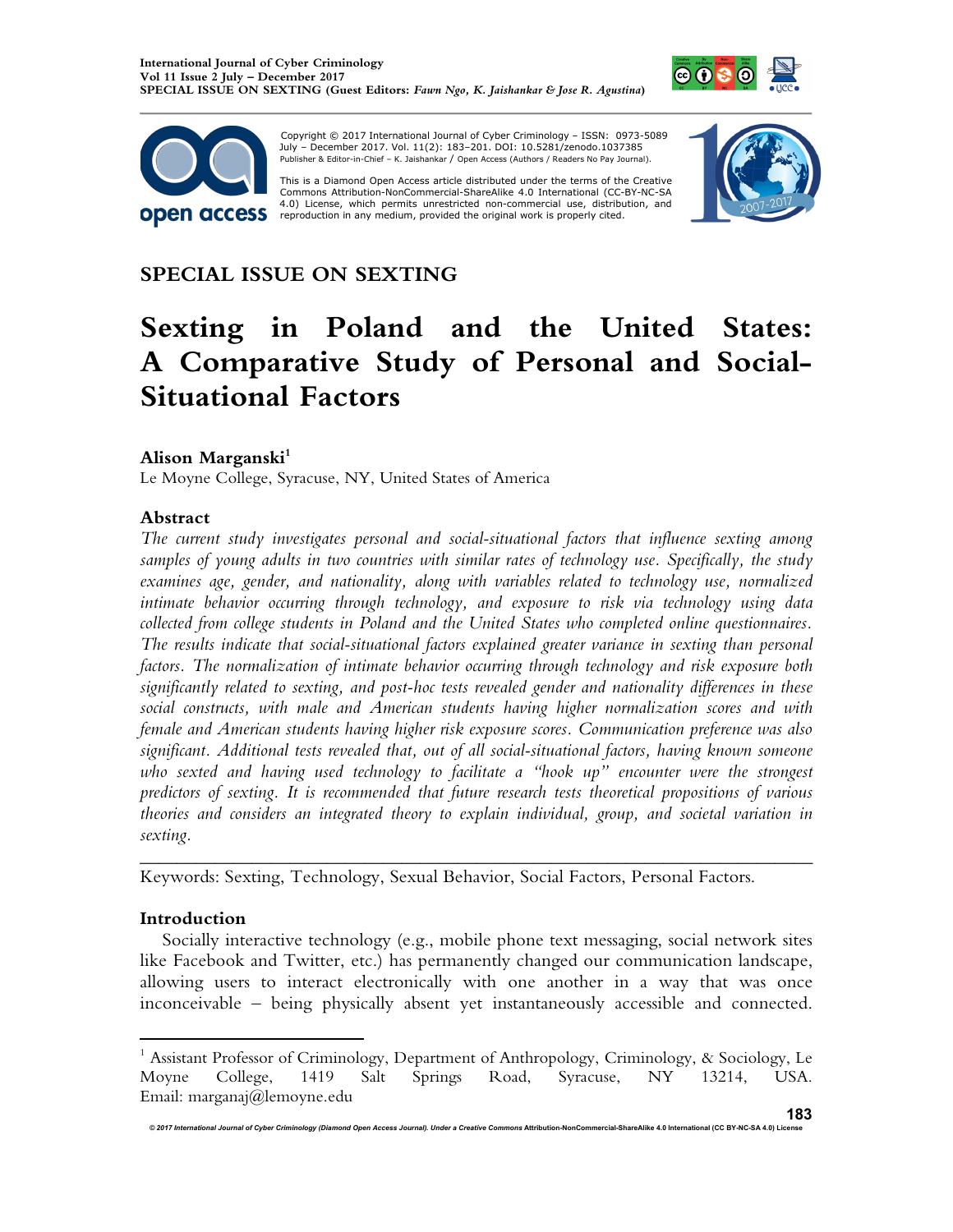These new communication technologies have altered the ways we interact with one another, even in the most intimate of relationships*.* In recent years, we have come to observe documentation regarding the role that such technology plays in sexual behavior. Considerable attention has been given to the growing phenomenon of sexting, which refers to the sharing or transfer of nude/sexually suggestive photos, videos, and images through electronic means such as mobile phone text messaging services, smartphone apps (e.g., Tinder, Snapchat), or online services (e.g., emails, chat rooms, instant messages) via computer, tablet, and other electronic devices. Sexting is a modern method of sexual expression and intimate communication, and predilection for it seems to be on the rise. It is estimated that about 10% of cell phone users have sent a sext message and 20% received one, with smartphone users being over twice as likely as non-smartphone users to do so (Lenhart & Duggan, 2014), yet estimates of sexting vary based on other factors. Nevertheless, the capacity for smartphones to share photos and videos in text messages and to connect with others through mobile phone apps or on the Internet has paved the way for such immediate exchanges.

The purpose of the current study is to investigate personal and social-situational factors that may influence sexting. Specifically, the study examines whether: 1) age, gender, and nationality influence sexting, 2) technology factors relate to sexting, 3) the normalization of intimate behavior occurring through technology impacts sexting, and 4) risk exposure is associated with sexting.

#### **Prior Research**

#### *a. Age*

Studies on the prevalence of sexting reveal its popularity with younger generations. When examining teenagers, one study found that 15% of cell-phone owners aged 12-17 received nude or nearly nude images while 4% sent such media to another (Lenhart, 2009), and another study found estimates to be substantially higher, with 40% of high school students reporting having received a sext and 18% having sent one (Strassberg et al., 2010). While much of the research focuses on teenagers, research on young adults is also growing and indicates that this age group is critical to study. Young adults have higher rates of these behaviors than teenagers, and they are also more likely to send, receive, and forward texts than older adults (Lenhart & Duggan, 2014). In one study, Benotsch and colleagues (2013) found that nearly half (44%) of the sample reporting engaging in sexting. Likewise, a PewResearch Poll revealed that nearly half of cell phone owners between the ages of 18-24 (44%) reported having received a sext and over one-quarter of those ages 25-34 (22%) reported having sent a sext. Nearly 10% of these young adults have even reported forwarded the sext to someone else. Outside of college populations, one study indicated that 70% of 18-24 year olds received some type of sexually suggestive content from someone, which was the largest percentage of all age groups (The Futures Company, 2014). Most of these images were shared with intimate partners.

Young adults represent the highest percentage of technology users. According to data from 2017,100%of individuals between the ages of 18-29 have a mobile phone, with 92% own a smartphone (Mobile Fact Sheet, 2017), up from 86% of smart phone owners in 2015 (Anderson, 2015). The vast majority use social media/Internet (Greenwood et al., 2016). They are also at an age following adolescence where romantic feelings and sexual

*© 2017 International Journal of Cyber Criminology (Diamond Open Access Journal). Under a Creative Commons* **Attribution-NonCommercial-ShareAlike 4.0 International (CC BY-NC-SA 4.0) License**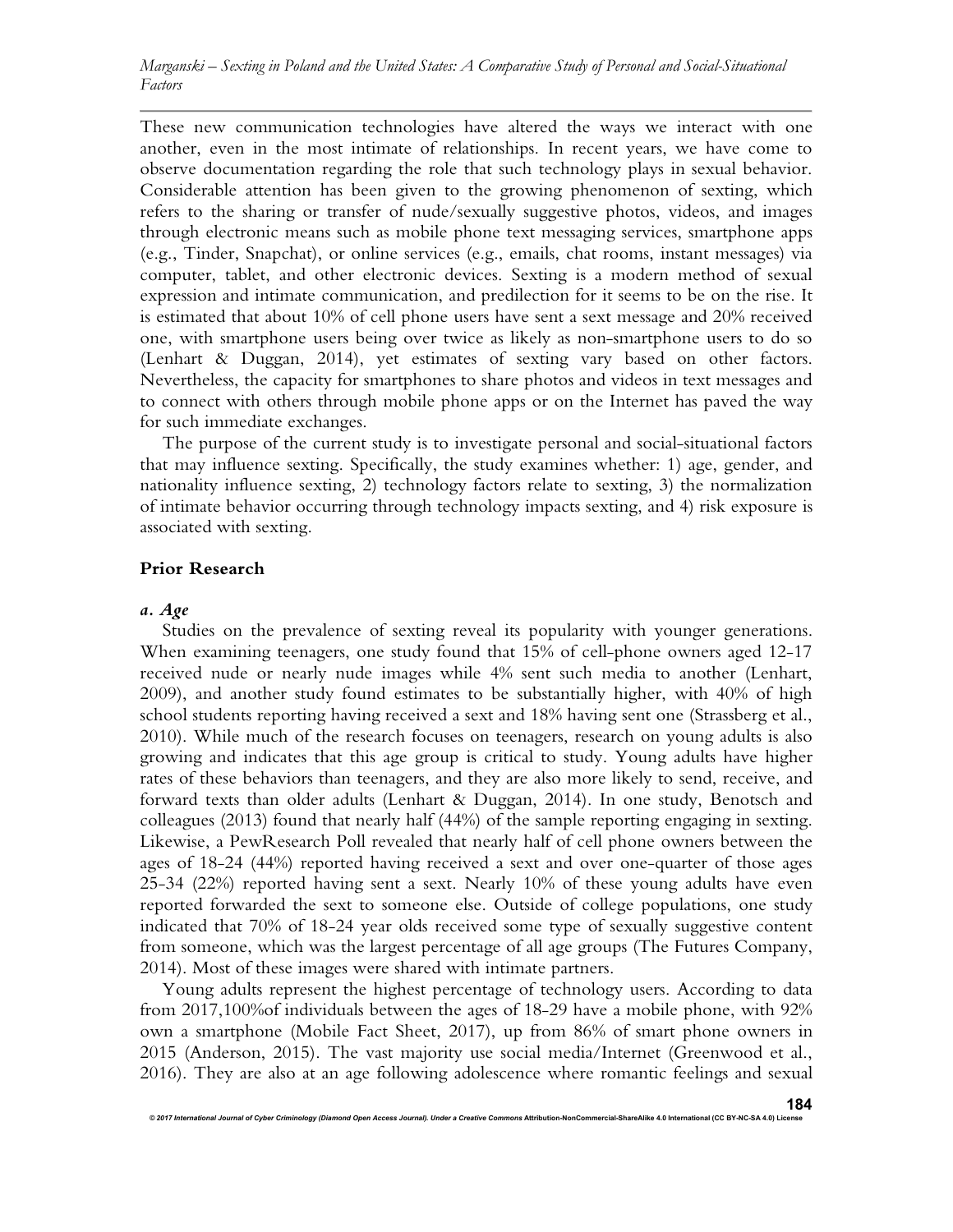

intimacy grow more common (Miller & Benson, 1999).Thus, it is not surprising that young adults generally have higher rates of sending/receiving sexts than older adults. In recent times, electronic dating services, including web-based platforms such as Match.com and location-based smartphone apps like Tinder, have become popular means of "meeting" potential romantic interests; since 2013, persons between the ages of 18-24 have tripled their use, while use by older adults has also increased (Smith, 2016). Individuals who use online dating venues have been noted to have the highest rate of sending  $(31\%)$  and receiving  $(55\%)$  sexts (Lenhart & Duggan, 2014), as well as forwarding them; those who were "single and looking" followed. Taken together, most persons who sext are single and not in a relationship, but expressed interested in one, suggesting that sexting may be a way to communicate interest in another when looking for a potential partner.

# *b. Gender*

Research has produced inconsistent findings on gender differences in sexting rates. While it seems that there is consensus on males receiving sexts at higher rates than females (e.g. Hinduja & Patchin, 2011; Strassberg et al., 2010), some research has suggested that females are more likely than males to share sexts (Englander & Mccoy, 2015; Mitchell et al., 2012; Wysocki, & Childers, 2011), yet other research suggests there are no gender differences in sending (Strassberg et al., 2010), that men send and receive sexts at higher rates than women (Baumgartner, Valkenburg, & Peter, 2010; The Futures Company, 2014), or that gender differences largely disappear in later adolescence (Ybarra & Mitchell, 2014). Nevertheless, men more commonly receive risqué photos than women, yet it should be noted that nearly all studies to date have focused on heterosexual relationships. In this context, such results may be a manifestation of "doing gender" whereby females express attraction, romantic interest, or desire via sexts- or the findings may be a byproduct of the "bros before hoes" mentality whereby males may feel compelled to share private images they were entrusted with or had access to with other males in order to fit in and gain acceptance as "one of the guys." The former may be due to social pressure females face to use sexual prowess and gendered expectations to make themselves sexually desirable (especially in a culture where sexual objectification is evident), while the latter can be informed by male peer support in that males may encourage other males to engage in deviant behavior that builds their status in the group at the expense of others(see Schwartz et al., 2001; although this study focuses on campus sexual assault, it is also valuable in thinking about contemporary gender violence such as image-based abuse).

#### *c. Cross-Cultural Studies*

Despite knowing more about the phenomenon of sexting, few studies have been conducted abroad. One study of European countries found that age, sensation seeking, and frequency of Internet use related to sexting for adolescents, along with traditionalism whereby boys engaged in sexting at higher rates than girls (Baumgartner et al., 2014). Research has also been conducted in specific countries such as Poland, which serves as an interesting contrast to the United States. Poland is similar to the United States with its integration of technology into daily lives. More households now have mobile phones than landlines in Poland (IT and telecommunications in Central and Eastern Europe, 2012) and the United States (Blumberg & Luke, 2009), and text messaging is a frequent mode of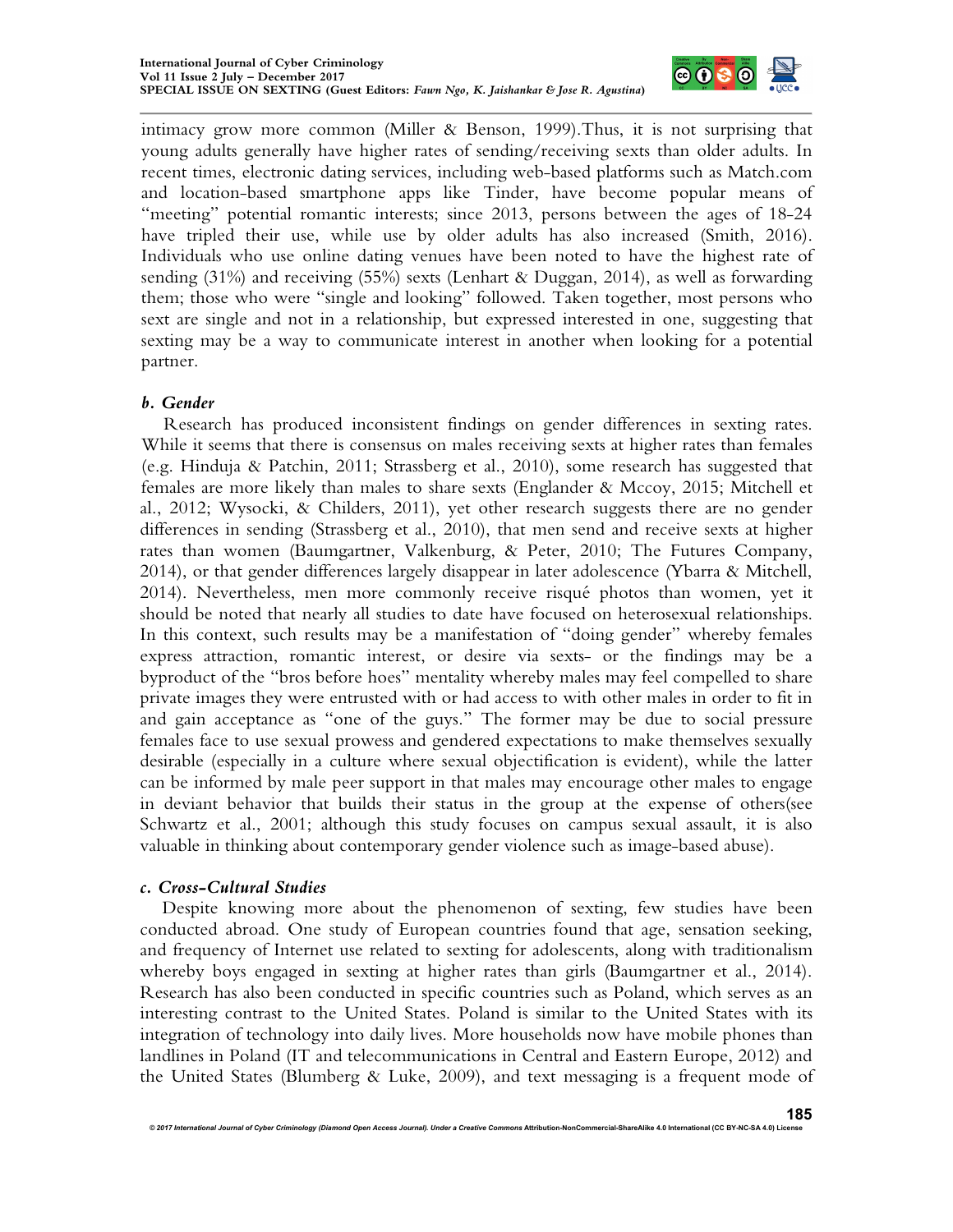communication used in place of verbal exchanges in both countries. Over 93% of Polish individuals ages 18-24 are Internet users (Centrum Badania Opinii Społecznej, 2013), representing the largest age group of users; this is analogous to data previously described for American counterparts. If sexting is about opportunity, it is expected that we would observe similar rates of behavior among American and Polish individuals; yet it is possible that various social factors may impact differences among samples in these groups.

While some have suggested that those residing in Poland hold more conservative views centering on relationship intimacy/sexuality than those in the United States, research has suggested that both countries are similar in attitudes about permissible sexual behavior (Widmer et al., 1998); their stances toward non-marital sex and other sexual behavior resemble conservative Catholic nations. Some research in Poland has drawn attention to the dangerousness of sexting (Izdebski & Żbikowska, 2014), and while this is true of research in the United States, there is also research on positive aspects of the behavior (e.g. Manning, 2015). Nevertheless, when it comes to sexting and other contemporary displays of sexual behavior, research suggests that there are some differences between the two nations. A study by Marganski and Fauth (2013) found that young American adults were substantially more likely to engage in sexual behaviors such as "hooking up" (i.e., an uncommitted sexual encounter between consenting persons) and sexting than their Polish counterparts, and that such behavior increased the odds of experiencing intimate partner cyber aggression, as elucidated by lifestyle-routine activities theory. It is therefore important to consider why such differences might exist.

### *d. Correlates of Sexting*

Technology use is believed to increase the likelihood of sexting. Young adults who are frequent texters have a preference toward electronic communications over voice communications (Smith, 2011). A recent report underscored findings that teenagers are more confident when talking to others via smartphones than in-person (Peacock & Sanghani, 2014), which may suggest that we have become "domesticated" with technology by integrating it into lives – and even replacing traditional behaviors. Research on teenagers has found that comfort and experience with text messaging as a form of communication plays a role in the likelihood of sexting. Specifically, the more text messages one sends and receives, regardless of the content, the more likely one is to sext (Strassberg et al., 2010). This suggests that technology use should be integrated in the study of sexting.

Research has also called for an examination of motivations to sext in order to gain a better understanding of why some choose to do so (Weiss & Samenow, 2010). Establishing technology users' rationales for sexting can provide insight into why it may occur and what the disadvantages as well as advantages may be. Looking into benefits, it is possible that this behavior is a way to start a relationship or maintain a relationship with a significant other; a form of flirting or an expression of romantic desire, and that it might even improve relationships. Alternatively, it may be that some individuals sext out of social pressures. One study found that youth who feel lonely or disempowered with weaker social skills were significantly more likely to communicate online about intimate topics than their counterparts (Bonetti et al., 2010). Thus, this could be a type of compensation to build relationships that one might otherwise have trouble with in-person, or it may be a means of making friends and being accepted into peer groups.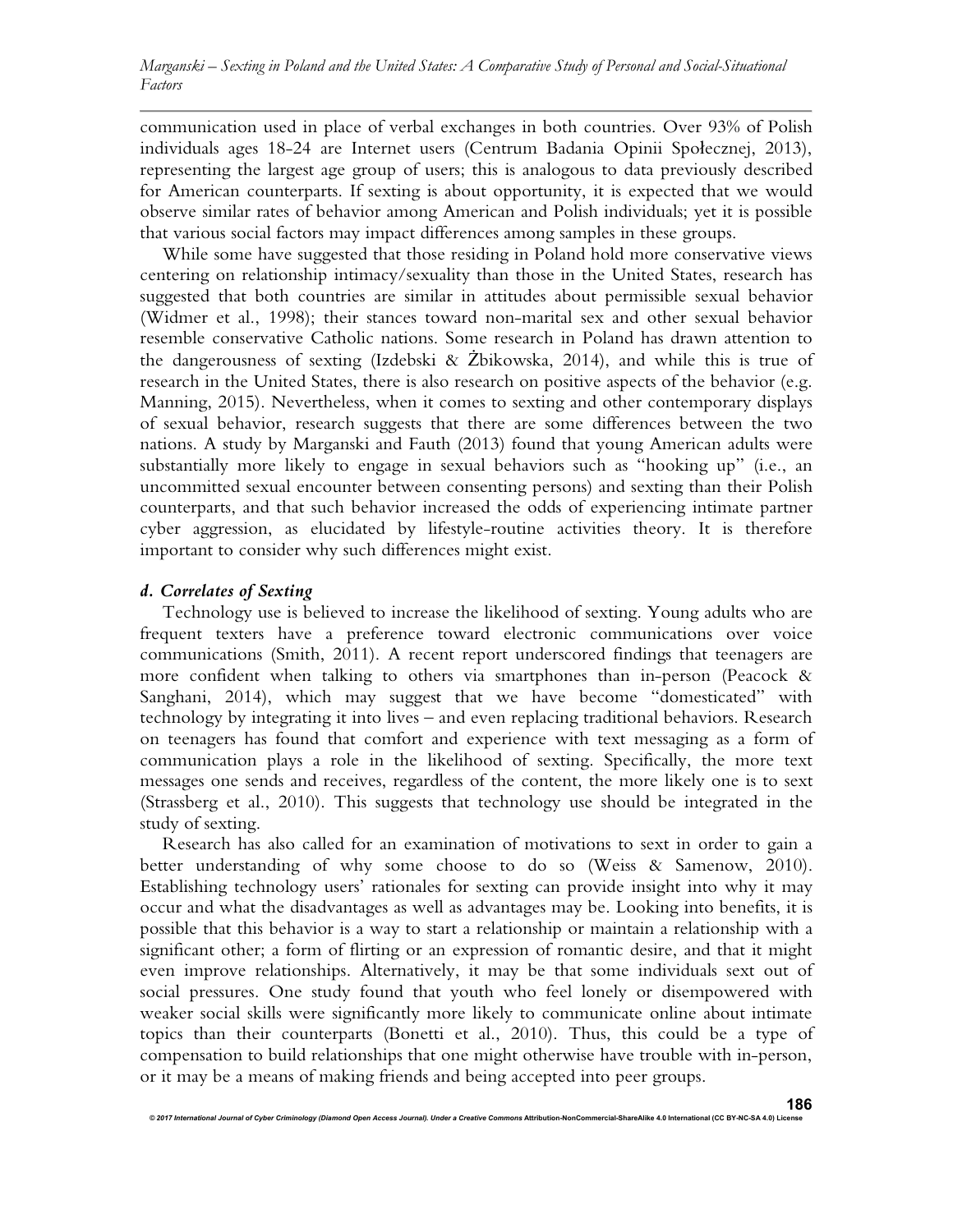

Another social factor to consider is how normalized sexual behavior has become. The proliferation of sexualized context in everyday life, whether in fast food commercials or other types of mainstream mass media, or through easy or accidental access to online pornography, paves the way for the normalization of sexual behavior. These factors are thought to influence young adults' sexual expressions. Portrayals of sexuality everywhere you look – in the movies, television, magazines, music, and elsewhere, and such portrayals shape as well as reinforce sexual/relationship norms (Brown, 2010). Research has suggested that the Internet has an effect on sexuality, influencing negative patterns, but it can also have some positive connections (see Cooper, 1998). Nevertheless, sexually explicit materials are ubiquitous and have notable impacts on norms and attitudes (Koletić, 2017). The Internet also has an endless supply of easily accessible sexual suggestive material, including pornography. In a study by Carroll and colleagues (2008), an estimated 90% of college-aged males reported viewing pornography and two-thirds regarded viewed pornography as acceptable; for females, about one-third reported viewing it and close to half thought it was acceptable. Such use and acceptance were associated with risky sexual behavior and substance abuse. Risky sexual behavior has been linked to sexting (Benotsch, Snipes, Martin, & Bull, 2013).

Young adults have higher rates of technology use than older adults and higher rates of sending/receiving sexts than older adults, and they are also exposed to sexual content online as well as in college life (consider contemporary "hook up culture" –e.g. Garcia et al., 2012). As reliance on technology climbs in a sex-saturated world, rates of sexting may rise, reflecting transference of intimate behavior instigated by the blurred lines that once separated the real and the virtual worlds. Sexting may now be an acceptable and normative way to communicate amorous yearnings or to keep passion in existing relationships alive. It may also be seen as a modern method of seduction. In a world where technology has always been an integral part of their lives, young adults may find such behavior standard or to be expected.

The power technology has in influencing social relationships is often overlooked. Lenhart and Duggan (2014) found that nearly half of Internet users in serious relationships reported that the Internet has had an impact on their relationships. Over 40% of young adults in serious relationships reported feeling closer to partners thanks to technology and about one-quarter used it to resolve arguments, suggesting that technology has the capacity to facilitate intimacy and closeness. Yet, approximately the same percent of respondents felt partners were distracted by technology, and about one-fifth reported tension in relationships as a result of technology use. Studies have documented issues such as infidelity facilitated via technology (Wysocki & Childers, 2011), among other concerns. Unanticipated consequences may also occur including privacy violations when one who was trusted with a personal photo shares, or threatens to share, the image with others; this can be to gain compliance or power over another, or it may be motivated by numerous other factors such "bragging rights" among peers, an attempt to humiliate another or exact revenge on an ex partner, etc. – a phenomenon referred to as image-based sexual abuse (McGlynn, Rackley, & Houghton, 2017).

In a study by Renfrow and Rollo (2014), narratives were examined to consider the meaning sexting had for those who did and did not sext. The study emphasized that both groups were aware of the risks of sexting (e.g. the recipient sharing the image with another without one's consent), but that risks were minimized with content control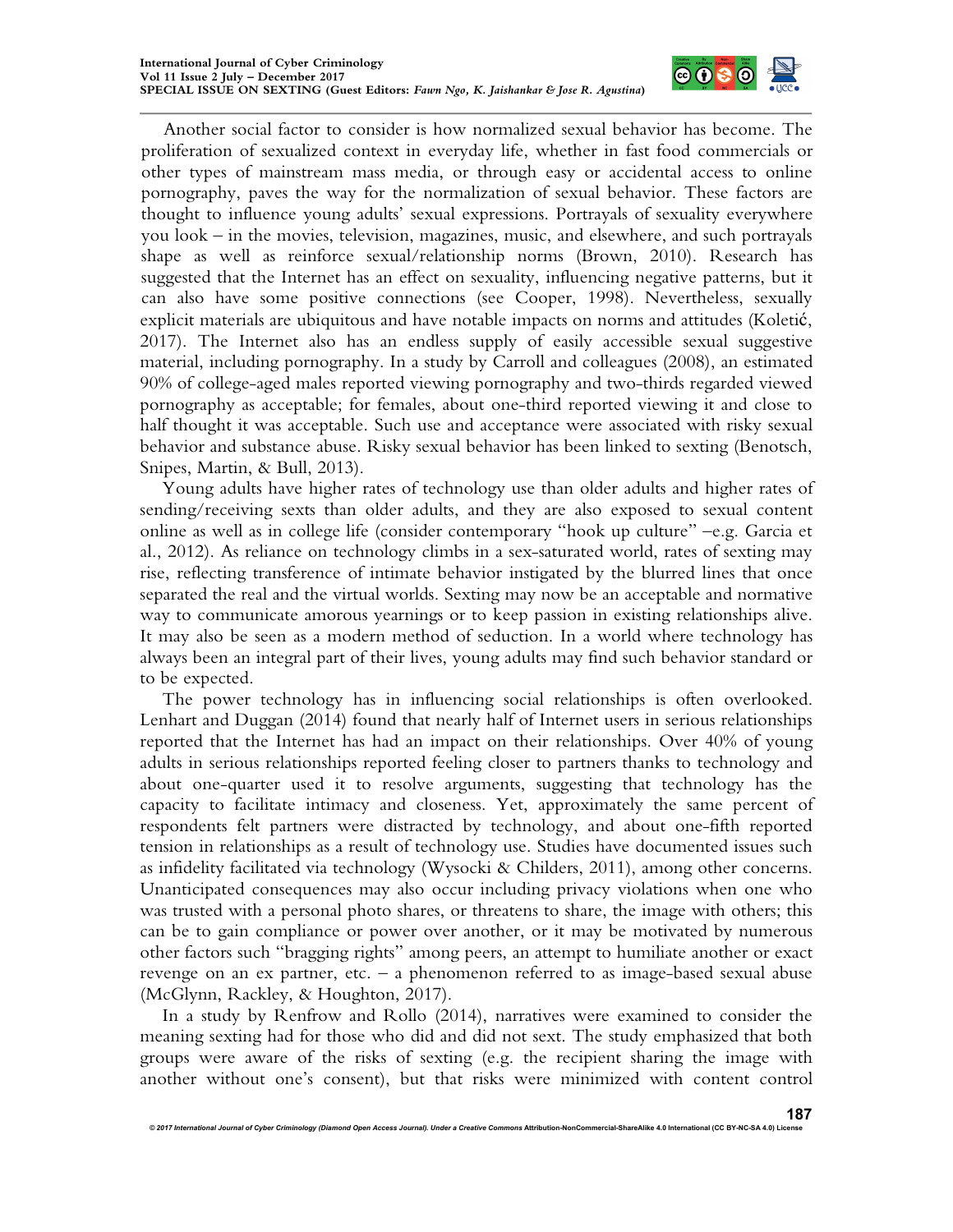strategies like "keeping it fun", looking at the benefits, and pointing to the normalcy of the behavior. Likewise, studies on young adults suggest that this group may overlook potential psychological (e.g. anxiety, depression), interpersonal (e.g. bullying, harassment, shaming, etc.), and legal consequences associated with sexting. In other words, they recognize that these exist, but act in a manner as if it would not happen to them, despite the potential for it. One study found that many youths were aware of potential serious legal consequences of sexting, yet about one-third still reported sexting while acknowledging that there could be serious costs (Strassberg et al., 2010). Thus, they may be limited capacity to think in the long-term.

Research has posited low self-control as a possible explanation for teen sexting, suggesting the individual does not consider long-term consequences, but rather acts impulsively and seeks immediate gratification (see Marcum et al., 2014). Yet youth differ from young adults in many ways; the latter of whom are thought to be more rational in decisions-making processes. In contrast to teenagers, young adults are thought to have more advanced cognitive abilities for future outlooks and may consider possible consequences. At the same time, knowing that consequences to behavior exist is not always enough to deter the behavior; history can tell us that making things illegal does not make them go away – in the case of sexting, it is not necessarily illegal until certain barriers are broken (e.g. underage, image-based abuse, etc.). So, knowing there may be consequences may be a shoddy measure of deterrence. A better indicator might be whether one knows someone that has been hurt or harmed by technology, which makes things more personal. According to learning theories (see Akers, 1990; Bandura, 1977), people learn by observing the actions of others and the outcomes associated with the behavior. Further, people are thought to learn through influential models, such as friends who offer examples of actions that may subsequently be encoded and enacted. Along these lines, Sutherland's differential association theory suggests that people learn in the process of communication and via interaction in small, intimate groups, with the most important part of behavior being learned through close friends (Sutherland, 1947).Therefore, people may be more important in understanding behavior than other measures of deterrence.

In summation, research has focused on the prevalence of sexting, along with demographic variables and risk factors. Overall, the findings generated from the studies underscore the importance of individual factors in understanding sexting, yet research on social-situational factors that impact sexting among young adults is relatively scant.

# **The Present Study**

The current study aims to offer a more complete picture of variables that may be particularly influential to sexting, and it seeks to learn which variables might serve as the strongest predictors. Based on the research, it was hypothesized that:

H<sub>1</sub>: Age and nationality influence sexting rates.

 $H_{1,1}$ : Young adults are more likely to engage in sexting than older adults.

 $H<sub>1.2</sub>$ : Americans are more likely to sext than their counterparts.

No prediction was made regarding the relationship between gender and sexting, given mixed findings in the research base.

H2 : Individuals reporting high technology use and those who report preference for technology are more likely to engage in sexting relative to individuals reporting low levels of technology use or preference for in-person communications.

*© 2017 International Journal of Cyber Criminology (Diamond Open Access Journal). Under a Creative Commons* **Attribution-NonCommercial-ShareAlike 4.0 International (CC BY-NC-SA 4.0) License**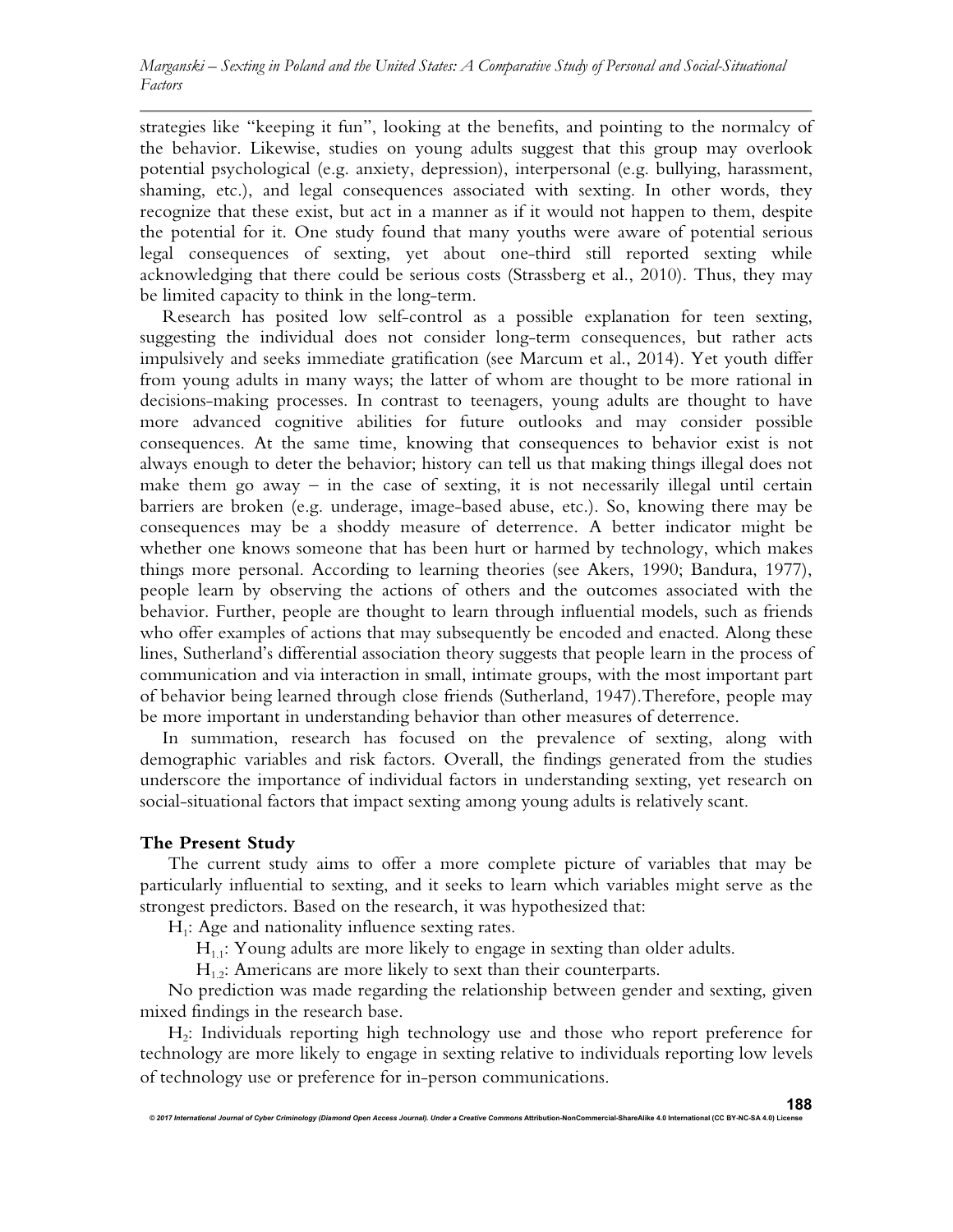

H3 : The normalization of intimate behaviors occurring through technology positively relates to sexting so that persons with higher scores (e.g. knowing someone who sexted, using technology to facilitate hookup encounters, etc.) are more likely to sext than those with lower scores

H4 : There is an inverse relationship between risk exposure and sexting so that individuals with low risk exposure (e.g. not witnessing negative relationship encounters) are more likely to sext than individuals with high risk exposure.

# **Methodology**

Data for the current study came from a subset of existing data gathered by Marganski (2012) as part of a cross-cultural study examining the role of technology in intimate relationships. The data contained respondents from graduate and undergraduate programs at several different institutions in the United States and Poland who were recruited through convenience sampling over a three-month period in the latter part of 2012. For purposes of the current study, only undergraduate students from a small southeastern college in the U.S and a small northern college in Poland who completed online selfreport surveys were included ( $N = 430$ ). The institutions were comparable in size and offered course work leading up to bachelor degrees. All surveys were completely voluntary and anonymous, and the project was reviewed / approved by the review boards from the institutions involved. The surveys were identical with the exception of the language they were written in—surveys distributed in the United States were in English while surveys distributed in Poland were in Polish (note: survey translation was proofed by researchers in Poland, as recommended by conventions in their field of cross-cultural research - see Brislin, 1983). Since research has noted that the age groups of 18-24 and 25- 34 represent those most likely to send, receive, and forward sexts, the current study also restricted the sample to students ages 18-34. The final sample size was 381.

The majority of student respondents in the study resided in the United States (85.3%, n  $=$  325), were female (71.1%, n = 270), and predominantly White (70.6%, n = 267). The age of the participants ranged from 18 to 34 with a mean of 21.4 years (s.d.  $= 3.0$ ). All respondents reported having recently used mobile phones and/or SN sites. Since the Polish sample was smaller than the American sample, differences between groups were examined. The results revealed that Polish and American samples generally contained similar characteristics; most respondents were White (100% and 65.5%, respectively), female (60.7% and 72.8%), and young adults ( $\bar{x}$  = 21.6, s.d. = 3.1 and  $\bar{x}$  = 20.2, s.d. = 2.0, respectively). However, the groups significantly differed on race (Poland was homogeneous at 100% White versus 65.5% in the American sample and therefore this variable was not retained for later analyses).

#### *Measures*

Questions relating to demographic variables and other characteristics were used, along with variables of interest that include normalized intimate behavior occurring through technology and risk exposure. For demographics, measures included demographics such as age (continuous variable), gender  $(0 = \text{Male}, 1 = \text{Female})$ , and nationality  $(0 = \text{United})$ States,  $1 =$  Poland). Other variables included the number of hours spent on social network sites, the number of text messages sent/received per day, the number of calls per day, communication preferences, and communication meaningfulness. Communication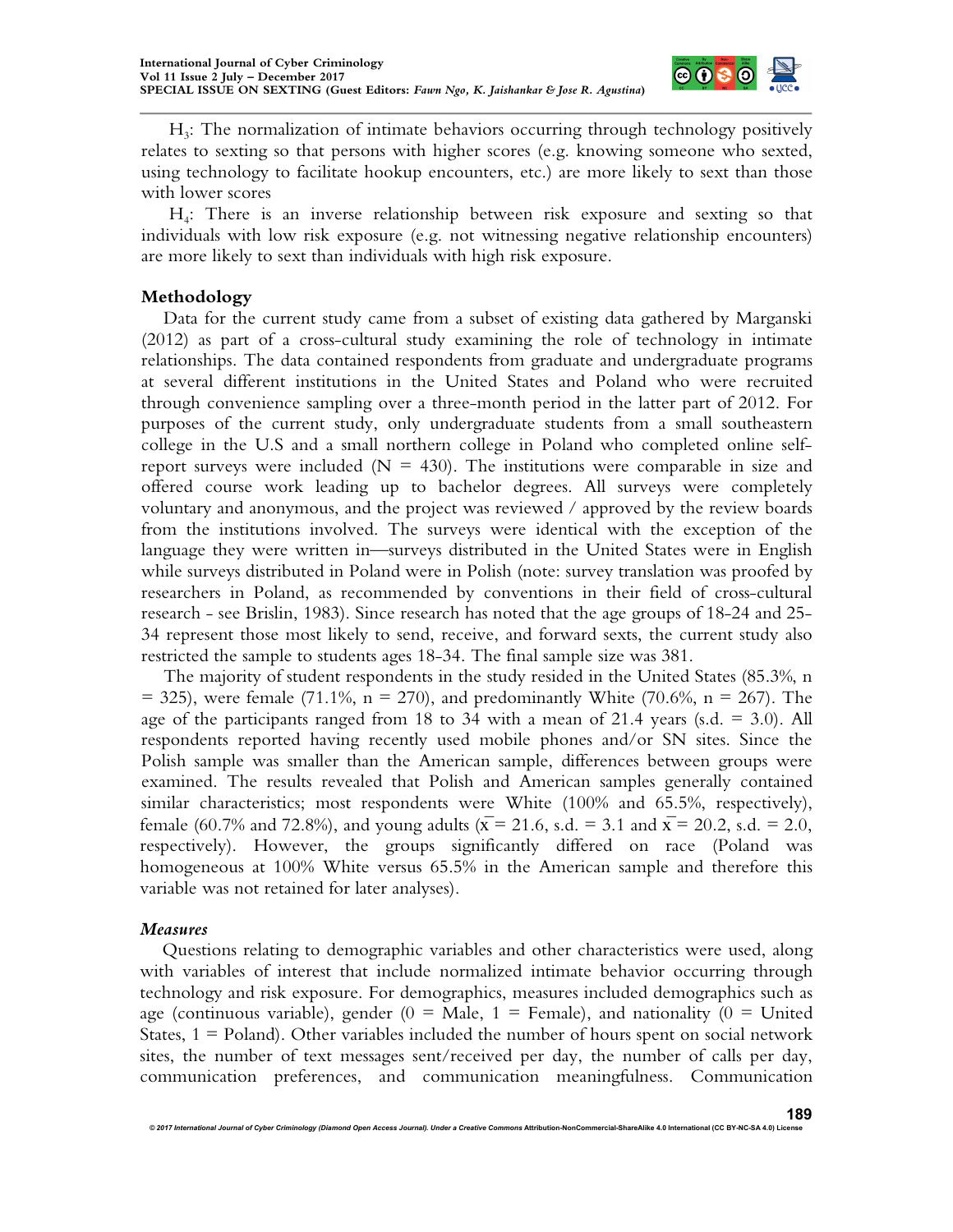preference was a categorical measure that asked whether respondents find it easier to talk to someone they are attracted to or interested in face-to-face or through socially interactive technology communication like text messaging or social network sites  $(0 = in$ person,  $1 = \text{text}$  messaging and/or social network sites,  $2 = I$  think they are equally comfortable). Communication meaningfulness refers to whether technology is seen to be as meaningful as in-person communications ( $0 = No$ ,  $1 = Yes$ ,  $2 = Unsure$ ).

*Normalization of intimate behavior occurring through technology:* Normalization of intimate behavior occurring through technology included several items that asked about the behaviors of peers that occurs through socially interactive technology (e.g., whether the respondent knew of a friend who has "hooked up", meaning have an intimate sexual encounter with another person, as a result of communicating through social network sites, regardless of whether this was a one-time encounter without any commitment or whether it led to a series of intimate events; whether they knew of someone who "hooked up" by using text messaging; whether they knew someone who has sexted, defined as having shared nude photos, videos or images with another through text messaging or the Internet) as well as their own behavior (e.g., whether they themselves have used text messaging or social network sites to "hook up" or have a sexual encounter with others; whether respondents identified the primary reason for use of technology as a means to date or find potential romantic partners; whether respondents had ever began an intimate relationship online. All responses were dichotomized ( $0 = No$ ,  $1 = Yes$ ). A summary score was also created, which ranged from zero to six, depending on whether the respondent answered affirmatively to the items. Cronbach's alpha was computed and suggested acceptable reliability for the variables comprising this concept ( $\alpha = .61$ ).

*Risk exposure:* Risk exposure refers to whether respondents have observed or experienced electronic transgressions against intimate partners. It is measured by asking respondents about various items (e.g., whether respondents have seen anyone mistreated by a partner on social network sites through derogatory name-calling, gossiping or rumors, etc. on social networking sites; whether they have seen someone be unfaithful to their partner; whether they have known of someone who became overly obsessive with tracking a romantic interest or viewing that person's social network page; whether they have known of relationship breakups attributed to technology use; whether the respondent has experienced an act of aggression by someone they were intimate/romantically involved with). Responses were dichotomized  $(0 = No, 1 = Yes)$ and a summary score was also created based on the five items (ranging 0-5). Cronbach's alpha was computed and suggested good reliability for the variables comprising this measure  $(\alpha = .74)$ .

*Sexting:* Sexting was the dependent variable, defined as sharing nude photos, videos or image of one's self with another person through text messaging or the Internet. Respondents were asked if they had ever engaged in such behavior  $(0 = No, 1 = Yes)$ .

*© 2017 International Journal of Cyber Criminology (Diamond Open Access Journal). Under a Creative Commons* **Attribution-NonCommercial-ShareAlike 4.0 International (CC BY-NC-SA 4.0) License**

**190**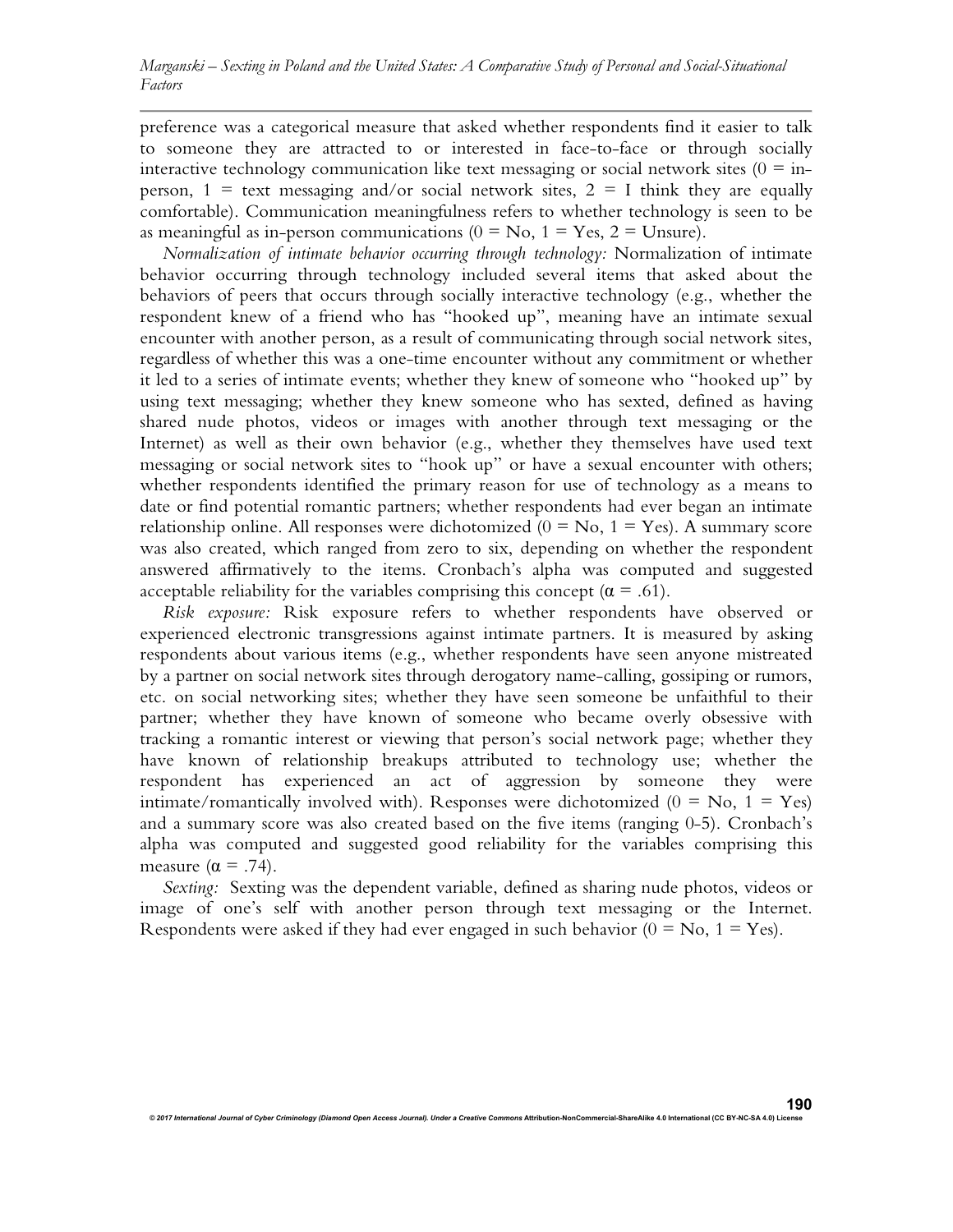

#### **Results**

#### *a. Descriptive Statistics*

Table 1 presents descriptive statistics. On average, respondents reported that they had sent and/or received five phone calls per day ( $\overline{x}$ = 4.9, s.d. = 5.5), sent and/or received 77 text messages per day  $(\bar{x} = 77.2, s.d. = 106.5)$ , and spent about three hours on social networking sites ( $\bar{x}$  = 2.6, s.d. = 2.4). For communication preference, 43.6% reported being equally comfortable talking with others in-person, followed by similar rates reporting feeling more comfortable talking in-person only (30.4%) and through text messaging and/or social networking only (26.0%). As for communication meaningfulness, most respondents reported that communications facilitated by socially interactive technology were not as meaningful as in-person encounters (69.5%), but 18.3% reported that they were just as meaningful while 12.2% were unsure.

For normalization of intimate behaviors via technology, the data show that the majority of respondents knew someone who used socially interactive technology to "hook up" and to sext. Over 80% knew of someone who "hooked up" due to social networking of the Internet (81.1%) and a similar percentage reported knowing someone who used text messaging to facilitate hook up encounters (77.7%). About three-quarters of the sample knew of someone who sexted (77.4%), showing how common these behaviors are among young adults. When looking at risky behavior of one's self, 30.1% reported using socially interactive technology to facilitate a sexual encounter. Additionally, 20.2% reported that they used social networking sites to date, hook up, or meet potential partners, and 33.8% began a relationship online. When looking at summary scores of all items that comprise this measure, the average score was  $3.3$  (s.d. = 1.5).

Risk exposure was subsequently examined. For exposure to the mistreatment of others, 62.7% reported seeing someone mistreat their partner via socially interactive technology. The same percent reported knowing about someone else's infidelity through seeing it on a social network site (64.0%). Most individuals (86.1%) also reported knowing someone who became overly involved with looking at another's profile/posts. Additionally, about three-quarters knew of relationships that ended as a result of technology use (74.0%). Last, 64.3% of respondents reported experiencing intimate partner cyber aggression. When looking into the types of technology used to aggress, most respondents reported victimization experiences that occurred through both text messaging and social network posts (37.1%), followed by text messaging only (21.6%) and social network posts only  $(5.5\%)$ . The summary score of all items that comprise the risk measure was 3.5 (s.d. = 1.6).

When looking at the dependent variable, sexting, data show that half of the respondents have reported sending someone a personal nude photo, video, or image through text messaging or social networking sites (50.0%), which is higher than estimates noted from the Pew Research Studies and from students on high school students previously noted, but similar to rates found by Benotsch and colleagues (2013). It should be noted that respondents were asked if they *ever* sexted, rather than asking about this behavior in the past year alone, which may account for some observed differences in findings across research studies.

Tables 2 and 3 report correlational results among the items used to measure 1) the normalization of intimate behavior occurring through technology, and 2) risk exposure variables. The tests show that multicollinearity is not an issue.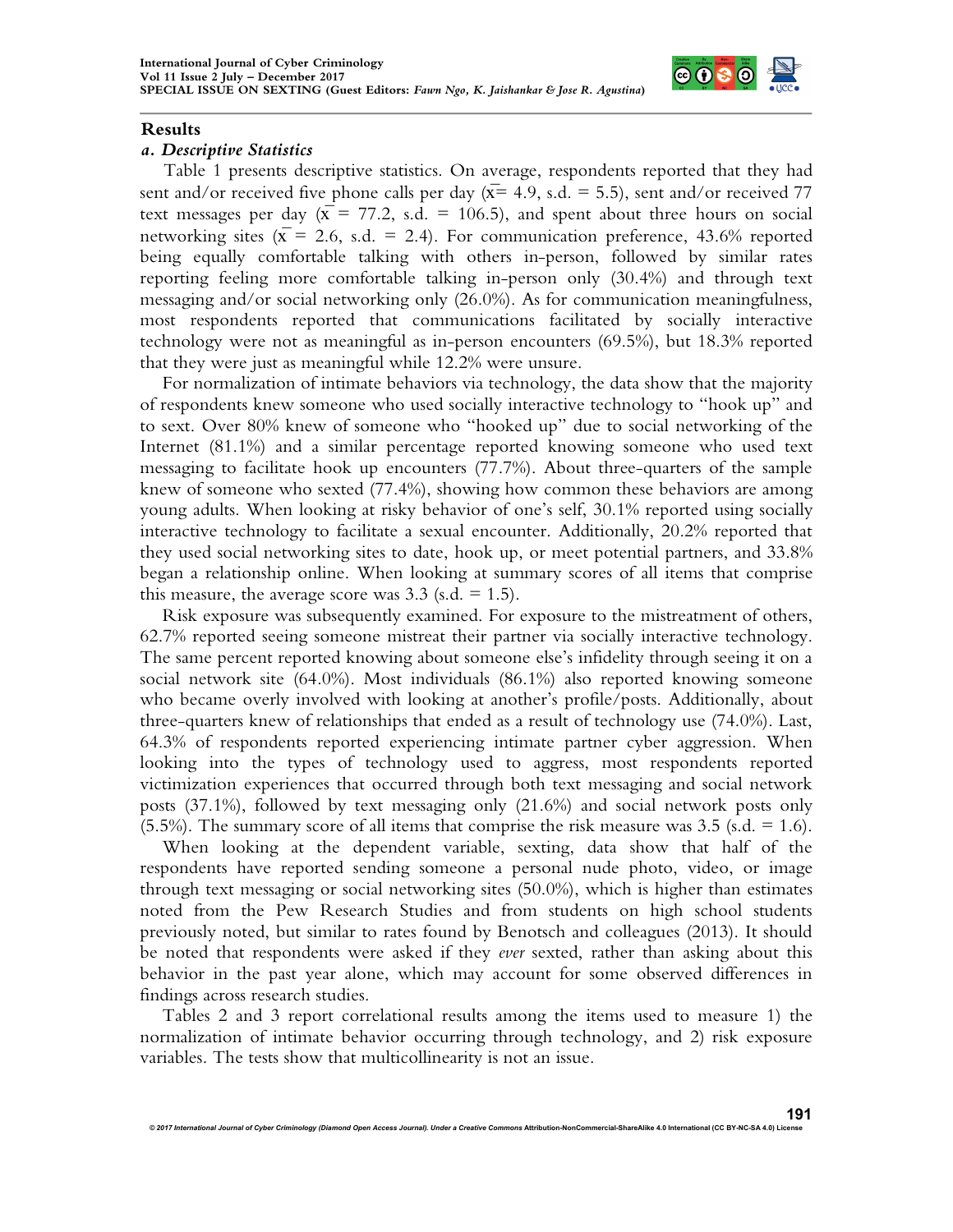| Measure                               | Mean/ $\%$ | <b>SD</b> | Min            | Max  |
|---------------------------------------|------------|-----------|----------------|------|
| Age                                   | 21.4       | 3.0       | 18             | 34   |
| Gender                                |            |           |                |      |
| Female                                | 71.1       |           |                |      |
| Nationality                           |            |           |                |      |
| American                              | 85.3       |           |                |      |
| # texts per day                       | 77.2       | 106.5     | $\overline{0}$ | 1000 |
| # phone calls per day                 | 4.9        | 5.5       | $\theta$       | 50   |
| # hours on social network sites       | 2.6        | 2.4       | $\overline{0}$ | 15   |
| Communication preference              |            |           |                |      |
| In-person                             | 30.4       |           |                |      |
| Technology                            | 26.0       |           |                |      |
| No preference                         | 43.6       |           |                |      |
| Communication meaningfulness          |            |           |                |      |
| No                                    | 69.5       |           |                |      |
| Yes                                   | 18.3       |           |                |      |
| Not sure                              | 12.2       |           |                |      |
| Normalization<br>intimate<br>behavior | 3.3        | 1.5       | $\overline{0}$ | 6    |
| via tech.                             |            |           |                |      |
| Know social network "hook up"         | 81.1       |           |                |      |
| Yes                                   |            |           |                |      |
| Know text "hook up"                   | 77.7       |           |                |      |
| Yes                                   |            |           |                |      |
| Know sext                             | 77.4       |           |                |      |
| Yes                                   |            |           |                |      |
| Used technology "hook up"             | 30.1       |           |                |      |
| Yes                                   |            |           |                |      |
| Purpose technology date               | 20.2       |           |                |      |
| Yes                                   |            |           |                |      |
| Relationship began online             | 33.8       |           |                |      |
| Yes                                   |            |           |                |      |
| Risk exposure                         | 3.5        | 1.6       | $\theta$       | 5    |
| Know mistreatment                     |            |           |                |      |
| Yes                                   | 62.7       |           |                |      |
| Know cheating                         |            |           |                |      |
| Yes                                   | 64.0       |           |                |      |
| Know obsession                        |            |           |                |      |
| Yes                                   | 86.1       |           |                |      |
| Know breakup                          |            |           |                |      |
| Yes                                   | 74.0       |           |                |      |
| <b>IPCA</b> Victimization             |            |           |                |      |
| Yes                                   | 64.3       |           |                |      |
| Sexted                                |            |           |                |      |
| Yes                                   | 50.0       |           |                |      |
|                                       |            |           |                |      |

*Marganski – Sexting in Poland and the United States: A Comparative Study of Personal and Social-Situational Factors*

**Table 1. Descriptive Statistics (N = 381)**

*© 2017 International Journal of Cyber Criminology (Diamond Open Access Journal). Under a Creative Commons* **Attribution-NonCommercial-ShareAlike 4.0 International (CC BY-NC-SA 4.0) License 192**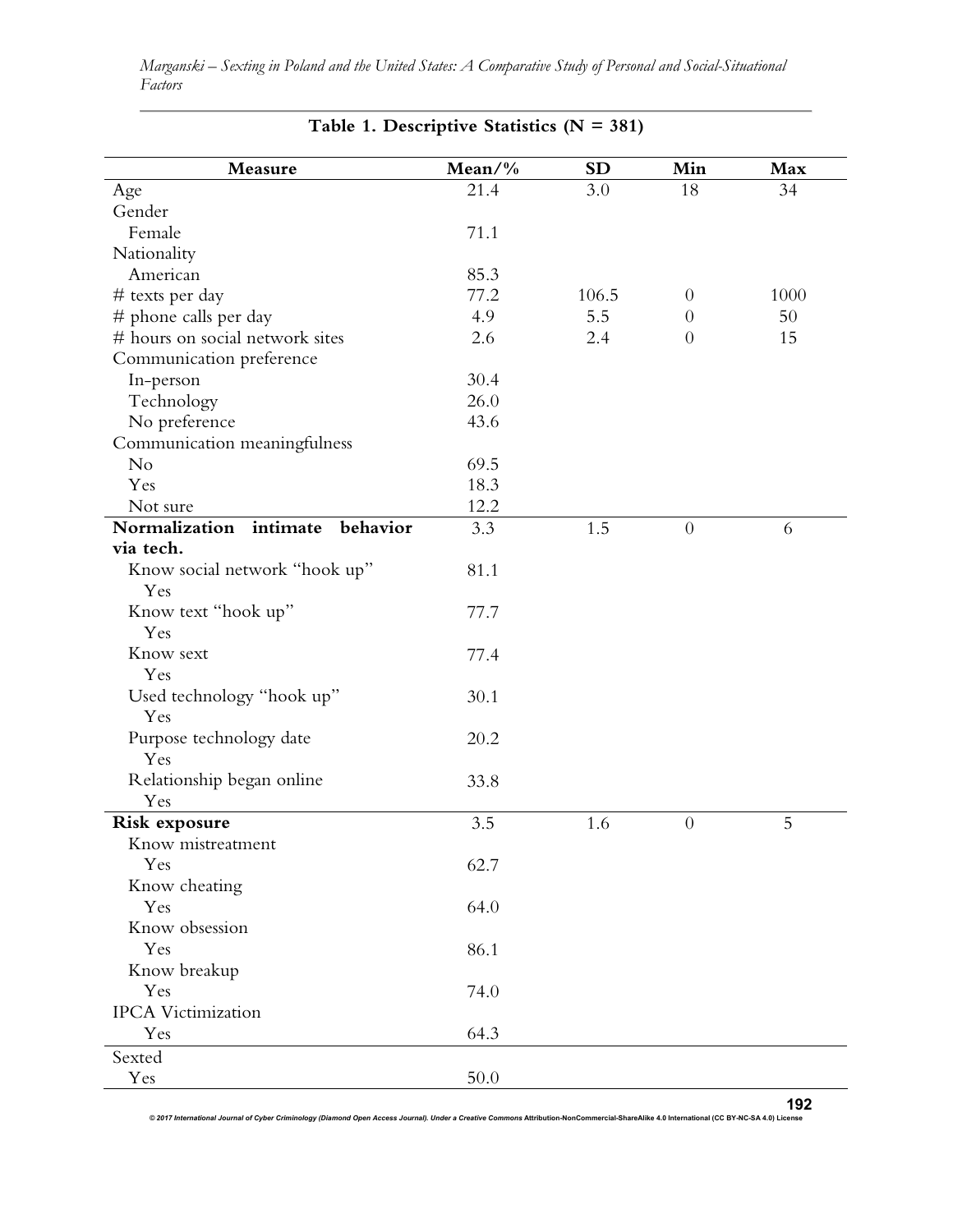

#### **Table 2. Correlation Coefficients for Normalization of Intimate Variables (N = 381)**

| Measure                          |                   | $\mathbf{2}$     | $\mathbf{J}$     | $\left( 4 \right)$ | 5)              |    |
|----------------------------------|-------------------|------------------|------------------|--------------------|-----------------|----|
| 1. Known social network "hookup" | 1.0               |                  |                  |                    |                 |    |
| 2. Known text "hookup"           | $37 \star \star$  | 1.0              |                  |                    |                 |    |
| 3. Known sext                    | $.28$ **          | $42 \star \star$ | 1.(1)            |                    |                 |    |
| 4. Used technology "hook up"     | 20 $\star\star$   | $.26$ **         | 2.4 $\star\star$ | 1.0                |                 |    |
| 5. Purpose technology date       | $16 \star \star$  | $11 \star$       | .08              | $17 \star \star$   | 1.0             |    |
| 6. Began relationship online     | $233 \star \star$ | 17★★             | $20 \star \star$ | $25 \star \star$   | 20 $\star\star$ | 10 |

\*\*Correlation is significant at the .01 level (2-tailed)

\*Correlation is significant at the .05 level (2-tailed)

| Table 3. Correlational Table for Risk Exposure Variables ( $N = 381$ ) |  |  |  |  |  |  |
|------------------------------------------------------------------------|--|--|--|--|--|--|
|------------------------------------------------------------------------|--|--|--|--|--|--|

| Measure               |                  |                  | $\mathbf{J}$     |                  |  |
|-----------------------|------------------|------------------|------------------|------------------|--|
| 1. Known mistreatment | 1.0              |                  |                  |                  |  |
| 2. Known cheat        | $43 \star \star$ | 1 O              |                  |                  |  |
| 3. Known obsession    | $37\star\star$   | 39 $\star\star$  | 1 O              |                  |  |
| 4. Known breakup      | $38 \star \star$ | $42 \star \star$ | 30 $\star\star$  | 10               |  |
| 5. IPCA Victimization | $38 \star \star$ | $42\star$        | $33 \star \star$ | $22 \star \star$ |  |

\*\*Correlation is significant at the .01 level (2-tailed)

\*Correlation is significant at the .05 level (2-tailed)

#### **b. Multivariate Analyses**

Given the dichotomous dependent variable, binary logistic regression was employed using the enter method to assess the influence of the personal and social-situational factors on sexting. This type of regression analysis is appropriate for exploratory analysis since it is more robust with fewer violations of assumptions for unequal or small samples sizes than other tests (Tabachnick & Fidell, 2007). Multicollinearity, which was previously checked with correlational tables, was not an issue according to Tolerance (and VIF) statistics that were also performed. According to Freund and Wilson (2002), Tolerance should be over .20 (and VIF less than 5), which was true in all cases.

Nested models were used to examine the independent effects of personal and socialsituational factors. The first model included control variables of age, gender, and nationality variables. Model two included variables relating to technology. Model three included the normalization of intimate behaviors occurring through technology measure and Model four included the risk exposure measure. For categorical measures, reference categories were updated so contrasts include: for gender, male; for nationality, Poland; for communication preferences, in-person; for communication preferences, no; for communication meaningfulness, no. See Table 4.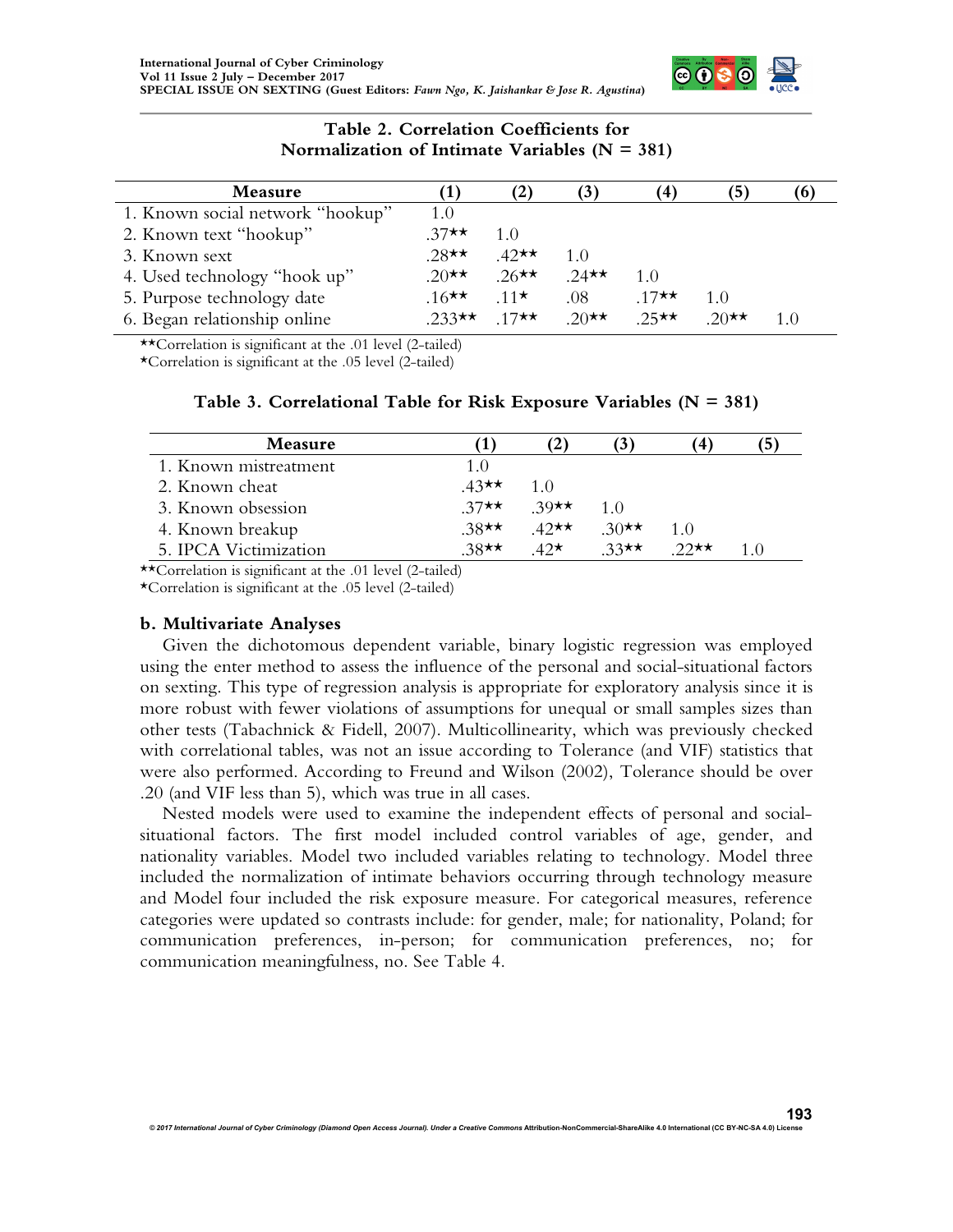| Variable                               |                          | Model 1                       |                          |                          | Model 2                        |                          |                          | Model 3                        |        |          | Model 4                        |        |
|----------------------------------------|--------------------------|-------------------------------|--------------------------|--------------------------|--------------------------------|--------------------------|--------------------------|--------------------------------|--------|----------|--------------------------------|--------|
|                                        | B                        | <b>SE</b>                     | Exp(B)                   | B                        | <b>SE</b>                      | Exp(B)                   | B                        | <b>SE</b>                      | Exp(B) | B        | <b>SE</b>                      | Exp(B) |
| Age                                    | $-.03$                   | .04                           | .97                      | $-.05$                   | .04                            | .95                      | $-.05$                   | .04                            | .96    | $-.03$   | .04                            | .97    |
| Gender                                 | $-.10$                   | .26                           | .91                      | $-.21$                   | .27                            | .81                      | $-.03$                   | .29                            | .97    | $-.21$   | .30                            | .81    |
| Nationality                            | $1.72***$                | .44                           | 5.59                     | $1.60***$                | .47                            | 4.9                      | $1.35***$                | .49                            | 3.84   | $1.17*$  | .50                            | 3.23   |
| # Texts per day                        |                          | $\overline{\phantom{a}}$      | -                        | .00                      | .00                            | 1.00                     | $-.00$                   | .01                            | 1.00   | $-.00$   | .01                            | 1.00   |
| # Calls per day                        |                          | $\overline{\phantom{a}}$      | $\overline{\phantom{a}}$ | .03                      | .02                            | 1.03                     | .02                      | .02                            | 1.02   | .02      | .02                            | 1.02   |
| # Hours on social network sites        | <u>. .</u>               | $\overline{\phantom{a}}$      | $\overline{\phantom{a}}$ | .02                      | .05                            | 1.02                     | $-.02$                   | .05                            | .98    | $-.05$   | .05                            | .95    |
| Communication Pref. (omit In-Person)   |                          |                               |                          |                          |                                |                          |                          |                                |        |          |                                |        |
| Technology                             |                          |                               | $\overline{\phantom{a}}$ | $.83*$                   | .33                            | 2.28                     | $.75*$                   | .34                            | 2.12   | $.84*$   | .35                            | 2.32   |
| No preference                          |                          | $\overline{\phantom{a}}$      | $\overline{\phantom{a}}$ | $.66*$                   | .30                            | 1.94                     | $.59*$                   | .30                            | 1.81   | $.66*$   | .31                            | 1.93   |
| Communication Meaningfulness (omit No) |                          |                               |                          |                          |                                |                          |                          |                                |        |          |                                |        |
| Yes                                    | $\overline{\phantom{a}}$ | $\overline{\phantom{a}}$      | $\overline{\phantom{a}}$ | .18                      | .31                            | 1.20                     | .19                      | .32                            | 1.21   | .30      | .32                            | 1.35   |
| Not sure                               | $\overline{\phantom{a}}$ | $\overline{\phantom{a}}$      | $\overline{\phantom{a}}$ | .07                      | .36                            | 1.08                     | .06                      | .37                            | 1.06   | .01      | .37                            | 1.01   |
| Normalization of Intimate Behavior     | $\overline{\phantom{a}}$ | $\overline{\phantom{a}}$      | $\overline{\phantom{a}}$ | $\overline{\phantom{a}}$ | $\overline{\phantom{a}}$       | $\overline{\phantom{a}}$ | $.40***$                 | .09                            | 1.49   | $.32***$ | .09                            | 1.37   |
| Risk Exposure                          | $\overline{\phantom{a}}$ | $\overline{\phantom{a}}$      | $\overline{\phantom{a}}$ | $\sim$                   | $\sim$                         | $\overline{\phantom{a}}$ | $\overline{\phantom{a}}$ | $\sim$                         | $\sim$ | $.27**$  | .10                            | 1.31   |
| Nagelkerke R Square                    | .076                     |                               |                          | .115                     |                                |                          | .194                     |                                |        | .219     |                                |        |
| Model $x^2$                            |                          | 19.179, $df = 3$ , $p < .001$ |                          |                          | 29.742, $df = 10$ , $p < .001$ |                          |                          | 51.642, $df = 11$ , $p < .001$ |        |          | 59.137, $df = 12$ , $p < .001$ |        |
| in $x^2$                               |                          |                               |                          | 10.563                   |                                |                          | 21.900                   |                                |        | 7.495    |                                |        |

## **Table 4. Binary Logistic Regression Results of Personal and Social-Situational Factors on Sexting (N = 381)**

NOTE: Entries are unstandardized coefficients.

 $\star$ p < .05,  $\star \star$  p < .01,  $\star \star \star$ p < .001

Results reveal that the final model was statistically significant ( $x^2 = 59.14$ , df = 12, p  $\leq$ .001), explaining 21.9% of variance in sexting. The improvement of fit statistic  $(x^2)$  from Model 1 to Model 2 and Models 3 through 4 signals the predictive power of the variables beyond covariates alone. Notably, the difference in Chi-Square statistic signals that adding the normalization of intimate behaviors occurring through technology measure, and adding the risk exposure measure, significantly improved the overall model fit.

Using a .05 criterion of statistical significance, nationality, communication preference, normalization of intimate behaviors occurring through technology, and risk exposure variables had significant effects in the final model. The odds ratio for nationality indicates that when holding all other variables constant, American students had 3.2x the odds of engaging in sexting when compared to Polish students (in other words, being American increased the odds of sexting by approximately 223%). Also, in comparison to individuals who prefer in-person communication, those who prefer communication through technology had 2.3x the odds of sexting and those who had no preference had 1.9x the odds of it. When it comes to social-situational factors, each additional increase in the normalization of intimate behaviors occurring through technology increased the odds of sexting by approximately 37%, and each additional increase in risk exposure increased the odds of sexting by about 31%, holding other variables constant.

The addition of variables in each model improved the model fit and, interestingly, nationality's effect weakened when the social variables (i.e., normalization of intimate behaviors occurring through technology and risk exposure) were included.

Independent sample t-tests were subsequently performed to learn more about differences between groups in normalization of intimate behaviors occurring through socially interactive technology and risk exposure. See Table 5. When looking at gender, normalization of intimate behaviors differed significantly between groups ( $t = 2.27$ ,  $p <$ .05), with male college students reporting greater levels of normalized behaviors ( $\bar{x}$  = 3.60, s.d. = 1.54) when compared with female college students  $(\overline{x} = 3.19, s.d. = 1.46)$ . Additionally, risk exposure differed between males and females ( $t = -4.44$ ,  $p < .01$ ), with female college students reporting greater levels of risk ( $\bar{x}$  = 3.73 s.d. = 1.46) when compared with male college students ( $\bar{x}$  = 2.93, s.d. = 1.72).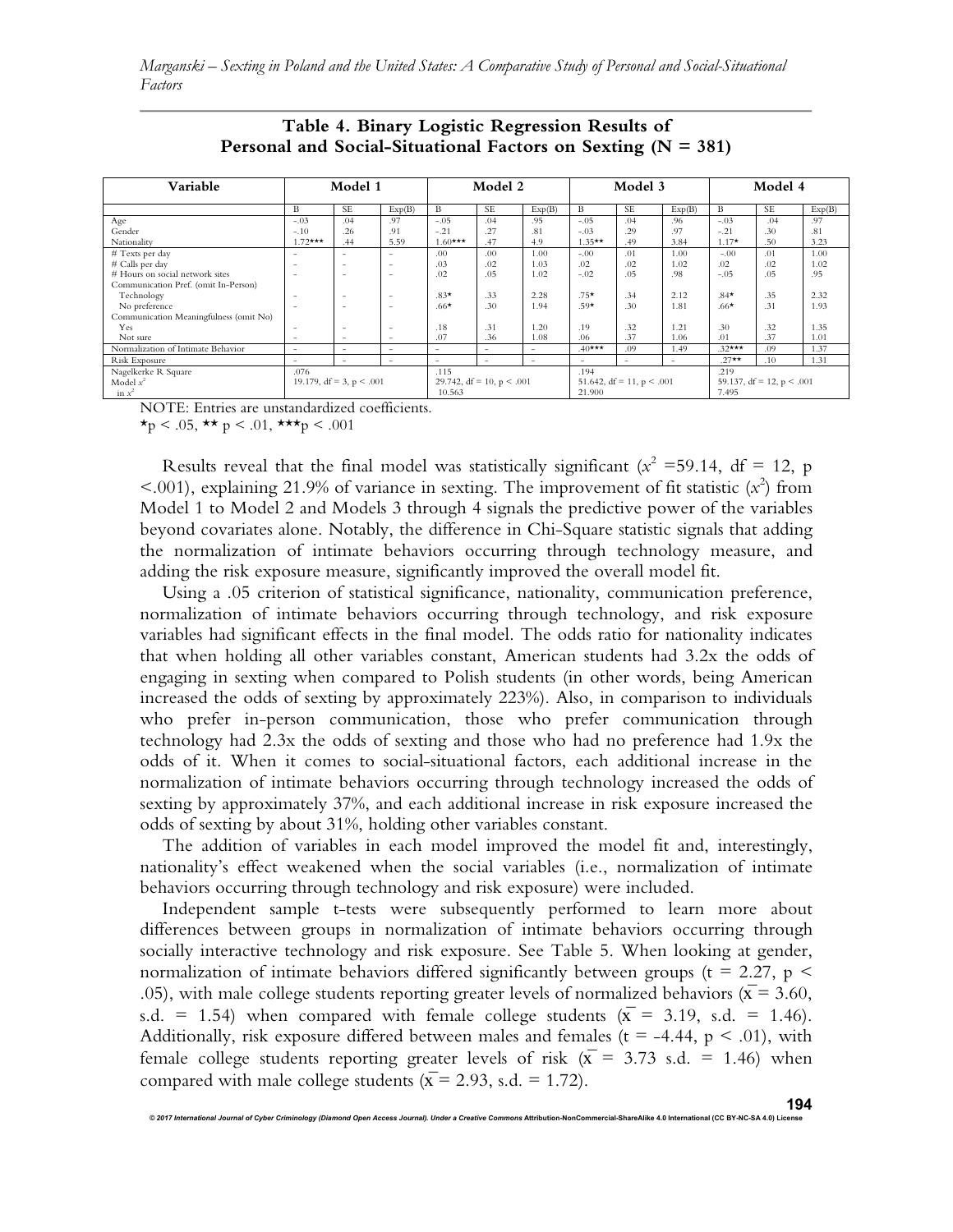When looking at nationality, normalization of intimate behaviors differed significantly between groups ( $t = 3.94$ ,  $p < .001$ ), with American college students reporting greater levels of normalization of intimate behaviors ( $\bar{x}$  = 3.41 s.d. = 1.45) when compared with Polish college students ( $\bar{x}$  = 2.41, s.d. = 1.54). Likewise, for risk exposure (t = 7.44, p < .001), American college students reported greater levels of risk ( $\bar{x}$  = 3.75 s.d. = 2.10) when compared with Polish college students ( $\bar{x}$  = 2.10, s.d. = 1.75).

 $\bullet$   $\bullet$ 

# **Table 5. Means and Standard Deviations of Social-Situational Factors by Gender and Nationality (N = 381)**

|                                                              | Gender               |            |            | <b>Nationality</b>   |                      |          |
|--------------------------------------------------------------|----------------------|------------|------------|----------------------|----------------------|----------|
|                                                              | Male                 | Female     |            | <b>USA</b>           | Poland               |          |
|                                                              | $\overline{x}(s.d.)$ | $X$ (s.d.) |            | $\overline{X}(s.d.)$ | $\overline{x}(s.d.)$ |          |
| Normalization of intimate                                    | 3.60(1.54)           | 3.19(1.46) | $2.27*$    | 3.41(1.45)           | 2.41(1.54)           | 394***   |
| behavior                                                     |                      |            |            |                      |                      |          |
| Safety/risk factors                                          | 2.93(1.72)           | 3.73(1.46) | $-4.44$ ** | 3.75(2.10)           | 2.10(1.75)           | $7.44**$ |
| $\star$ n < 05 $\star\star$ n < 01 $\star\star\star$ n < 001 |                      |            |            |                      |                      |          |

 $\star_{\rm p}$  < .05,  $\star \star_{\rm p}$  < .01,  $\star \star \star_{\rm p}$  < .001

No statistically significant relationship existed between age and normalization of intimate behaviors occurring through technology, or age and risk exposure.

A separate and nearly identical logistic regression equation was conducted to examine all individual items comprising the normalization of intimate behaviors occurring through technology measure and the risk exposure measure using similar nested models (i.e., instead of the continuous social-situational measures, individual items were included; for each of the items, no experiences served as the comparison group). As previously found, each model significantly improved the overall fit (only the final model is shown in Table 6). The final the model was statistically significant ( $x^2$  = 102.44, df = 21, p  $\leq$ .001), explaining 35.7% of variance in sexting. Interestingly, the final model found that significance of nationality disappeared when all of the individual social-situational variables were included. Significant predictors in the final model included communication preference, having hooked up, and having known someone who sexted. Individuals who reported preference for communication via technology, or who expressed equal comfort with technology and in-person encounters, had over 2x the odds of sexting when compared to those who preferred in person communication encounters. Also, in comparison to those who did not use technology to initiate hook up encounters, those who have had nearly 2.4x the odds of sexting. The most significant and robust predictor, however, was knowing someone who sexted. In comparison to those who did not know anyone who sexted, those who knew someone who sexted had over 16x the odds of sexting.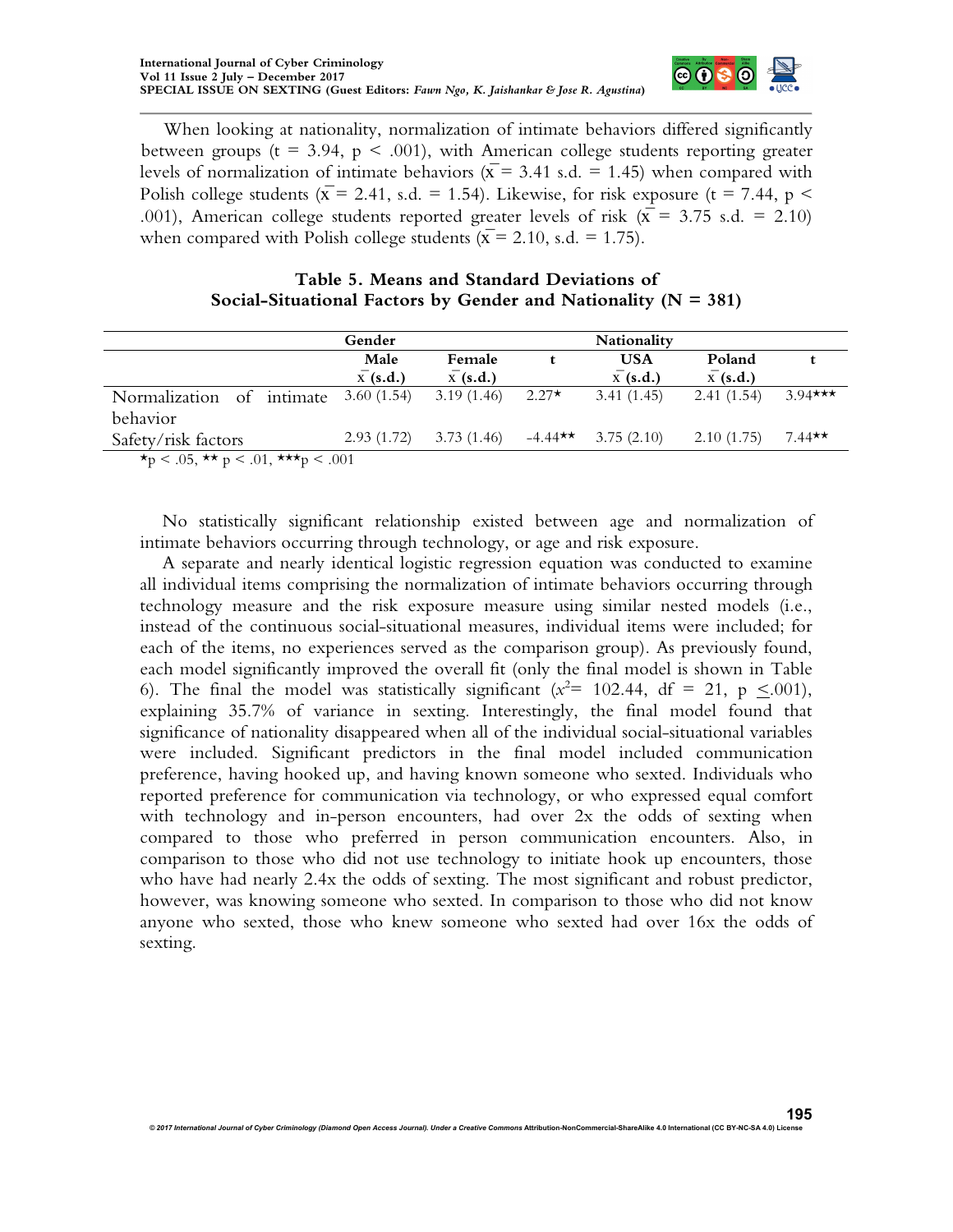| Variable                               | Model 4      |                             |        |  |  |
|----------------------------------------|--------------|-----------------------------|--------|--|--|
|                                        | $\mathbf{B}$ | <b>SE</b>                   | Exp(B) |  |  |
| Age                                    | $-.01$       | .05                         | .99    |  |  |
| Gender                                 | .16          | .33                         | 1.18   |  |  |
| Nationality                            | .92          | .55                         | 2.51   |  |  |
| # Texts per day                        | $-.00$       | .00                         | 1.00   |  |  |
| # Calls per day                        | .02          | .02                         | 1.02   |  |  |
| # Hours on social network sites        | $-.04$       | .06                         | .96    |  |  |
| Communication Pref. (omit In-Person)   |              |                             |        |  |  |
| Technology                             | $.98*$       | .39                         | 2.66   |  |  |
| No preference                          | $.79*$       | .34                         | 2.21   |  |  |
| Communication Meaningfulness (omit No) |              |                             |        |  |  |
| Yes                                    | .41          | .36                         | 1.51   |  |  |
| Not sure                               | $-.02$       | .41                         | .98    |  |  |
| Normalization of Intimate Behavior     |              |                             |        |  |  |
| Know social network "hook up"          | $-.68$       | .40                         | .51    |  |  |
| Know text "hook up"                    | $-.35$       | .42                         | .71    |  |  |
| Know sext                              | $2.79***$    | .55                         | 16.35  |  |  |
| Used technology "hook up"              | $.86**$      | .31                         | 2.37   |  |  |
| Purpose technology date                | $-.02$       | .34                         | .98    |  |  |
| Relationship began online              | .31          | .29                         | 1.36   |  |  |
| <b>Risk Exposure</b>                   |              |                             |        |  |  |
| Know mistreatment                      | .36          | .34                         | 1.44   |  |  |
| Know cheating                          | .31          | .34                         | 1.37   |  |  |
| Know obsession                         | $-1.01$      | .55                         | .37    |  |  |
| Know breakup                           | .61          | .37                         | 1.84   |  |  |
| Experienced partner aggression         | .24          | .33                         | 1.27   |  |  |
| Nagelkerke R Square                    | .357         |                             |        |  |  |
| Model $x^2$                            |              | 102.439 df = 21, $p < .001$ |        |  |  |

| Table 6. Binary Logistic Regression Results of                   |
|------------------------------------------------------------------|
| Individual Normalization and Risk Items on Sexting ( $N = 381$ ) |

NOTE: Entries are unstandardized coefficients.

 $\star$ p < .05,  $\star \star$  p < .01,  $\star \star \star$ p < .001

#### **Discussion**

This study examined various factors that may influence sexting. The hypothesis that age was related to sexting  $(H_{11})$  was not supported, but nationality was found to predict sexting (supporting  $H_{12}$ ). In contrast to the research suggesting that technology use relates to sexting (e.g. Baumgartner et al., 2014; Strassberg et al., 2010), this study did not find technology use (i.e., number of text messages per day, number of phone calls per day, and number of hours spend on social network sites per day) to relate to sexting, but did find that communication preference predicted sexting (providing partial support for  $H_2$ ). Additionally, the findings indicated that the normalization of behaviors occurring through technology significantly related to sexting (supporting H<sub>3</sub>), as did risk exposure (supporting H4 , although this relationship was in the direction opposite of the prediction).

Interestingly, the hypothesis that American students were more likely to sext than Polish students was supported, albeit these effects diminished when social-situational factors were considered. Post-hoc tests showed that gender and nationality differences emerged in the normalization of intimate behaviors occurring through technology and risk exposure, with males and Americans having higher scores for normalization and with females and Americans having higher risk exposure than their counterparts. Taken together, this may imply that there are gender- and culturally-specific pathways to sexting.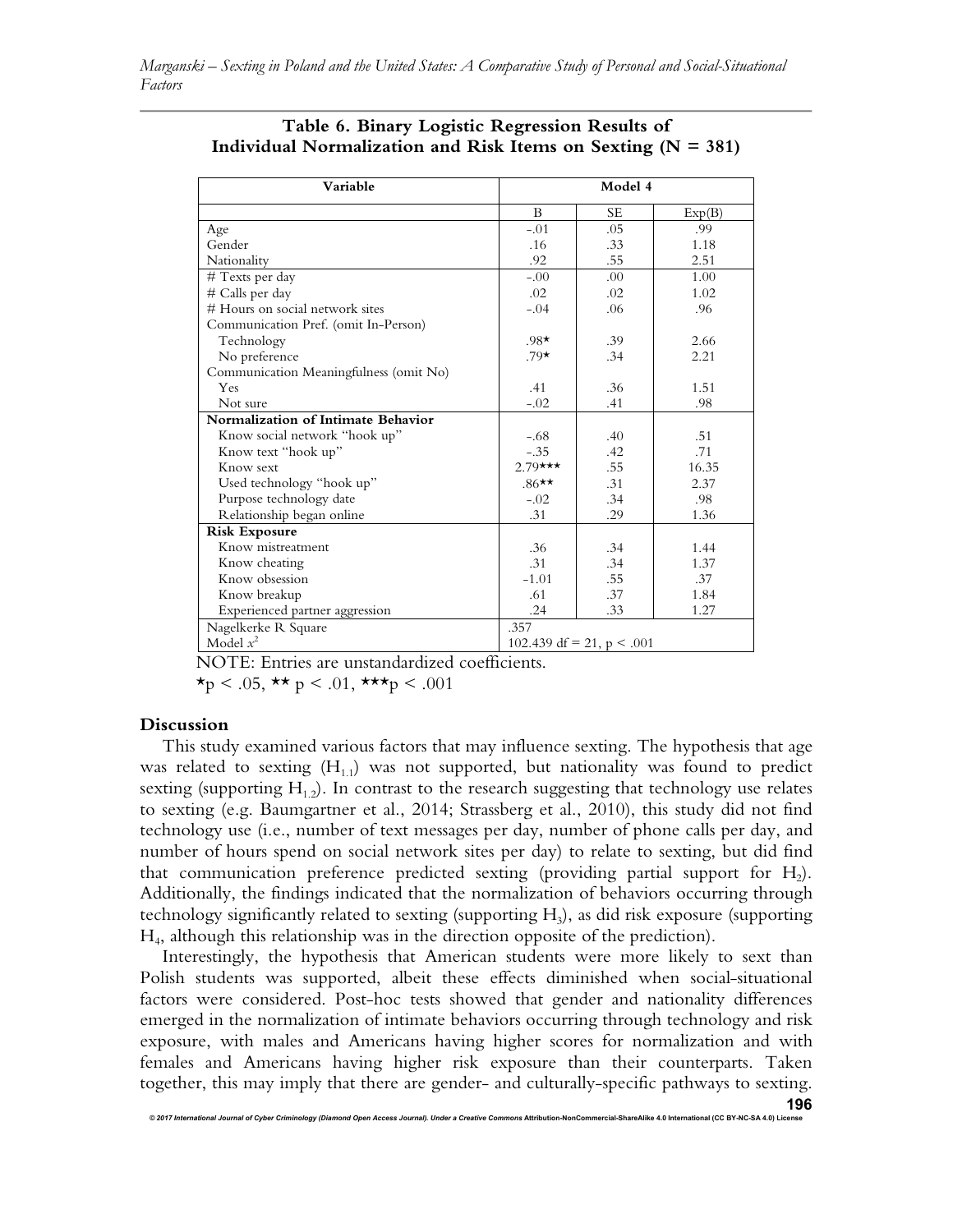

It is therefore recommended that future research investigate possible underlying processes that may be at work (e.g. interactions between gender/nationality and social-situational variables).

Further research is needed to learn more about why there are differences across groups in normalization of intimate behaviors occurring through technology and in risk exposure. For example, it may be possible that young adults in Poland have not yet fully integrated technology into their lives in the same manner that Americans have, which can impact the perceived acceptability of behaviors as well as observance of transgressions. There may be distinct differences for technology's use, and there may be more of a separation between one's private and electronic worlds. This requires further research.

Having known someone who sexted and having used technology to facilitate a "hook up" encounter predicted sexting, suggesting that these factors should continue to be studied in future research. These variables served as the strongest predictors of having sent a sext. With shifting communication strategies, there is also a shift in dating culture. Sharing sexts may be a new social norm, reflective of evolving sexual expression or "fun" in romantic relationships. It may be a means to find a partner for some, whether for dating or hooking up. As the data suggests, knowing someone who has engaged in sexting was the most important predictor of sexting, indicating that peers may play a critical role in shaping the perceived acceptability of behavior; in other words, one may learn from peers. It implies that social processes are essential to study and that sexting may be a normative behavior for individuals with like-minded peers who have "experimented" with it. Yet further research is necessary to test propositions of learning theories to see if one takes on the values, attitudes, beliefs, and behaviors of peers. Bandura (1977) suggested this may occur, regardless if the behavior is considered "acceptable" or not and even in the absence of direct reinforcement, when models are perceived to be similar to one's self. Along these lines, Sutherland's differential association theory (1947) may provide insight into the acquisition of such behavior, so this framework too should be reviewed. Likewise, Aker's social learning theory (1990), which extends on these social learning theories by fusing together components of operant and respondent conditioning and rational choice (see Akers et al., 1979; Burgess & Akers, 1966), may prove astute.

Alternatively, given that "hooking up" was related to sexting, this may point to a penchant for sexting that is part of a larger continuum of risky sexual behaviors. The significance of having "hooked up" may point to a routine activities-lifestyle theory framework whereby sexting is associated with dabbling in other risky practices. Routine activities theory (Cohen & Felson, 1979) draws attention to structural opportunities that form when a motivated offender (i.e., the sexter), suitable target (i.e., the recipient of the sext), and a lack of capable guardian (i.e., no outsiders to intercept the message) converge in time and space. Further, research suggests that outcomes are not randomly distributed, but rather coincide with lifestyles (Cohen, 1981; Cohen & Felson, 1979), and the college campus provides an environment where sexual exploration takes place. Interestingly, the relationship between risk exposure and sexting was positive, meaning that higher risk exposure was associated with the behavior, so this too may offer support for lifestyleroutine activities theory. Nevertheless, the lifestyle-routine activities approach falls short in that it does not consider *how/why* the offender becomes motivated in the first place, so it should be integrated into other theories that are mindful of underlying social process mechanisms.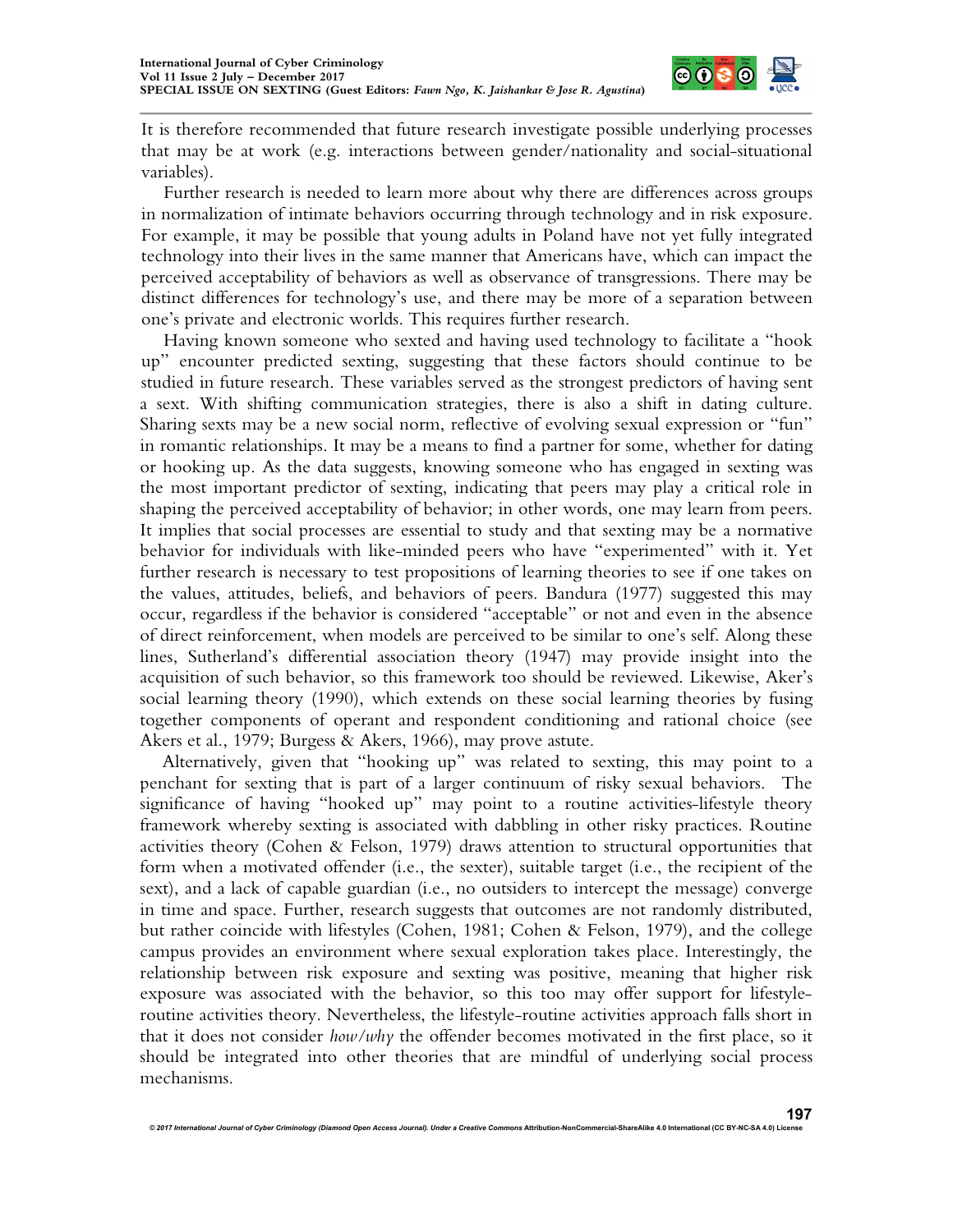As for technology use, it is possible that the number of text messages, phone calls, and hours spend on social network sites were not significant due to living in a technologically saturated world whereby individuals have grown increasingly accustomed to technology in everyday encounters. For communication preference, however, it is logical to think that one who prefers to communicate via technology, or enjoys technology as much as inperson exchanges, has greater odds of sexting than those who prefer in-person interactions. Some persons may be more confident communicating through technology (Peacock & Sanghani, 2014) and thereby feel assured when communicating intimately over technology. It is possible that the number of text messages, phone calls, and hours spend on social network sites were not significant.

#### **Limitations and Directions for Future Research**

The findings of the current study are not without limitations. First, they were based on a non-probability sample of students and relied on self-report data. The response rate was also unknown. Therefore, generalizability is limited and the accuracy of reports cannot be validated. It should also be noted that one sample was more demographically diverse than the other, yet this is consistent with the makeup of the countries (Poland is comparatively homogenous). Nevertheless, the anonymity afforded by the online survey is thought to increase honesty in reporting, and this work represents a preliminary study that aims to understand factors associated with sexting in the hopes that it will help direct future research in considering a broad range of influences. However, temporal order was also an issue. Respondents were not asked if the sext was sent before or after a friend engaged in this activity (i.e., sexting), or before or after the respondent "hooked up" with romantic interest. Even with these limitations, it would be interesting to know how these findings may relate to findings in other cultural contexts that are similar and different, and how varying methodologies may yield greater understanding. Further research should utilize probability sampling techniques and derive samples from various groups. Longitudinal research would also be beneficial in comprehending the development of various intimate behaviors (electronic and in-person) from adolescence into young adulthood.

Another limitation falls in the measures used. The study relied on data that was collected for another purpose, so it was limited in the types of questions that could be included in this investigation. Having additional measures that ask about personal benefits and social rewards, formal and informal sanctions, rationalizations, and other factors could have produced different findings to expand awareness beyond factors considered here. Further, rather than relying on items that measure whether or not one observed certain events (for risk exposure), measuring the attitudes/beliefs about such events (e.g. asking about their acceptability or justification) could provide increased awareness on learning dynamics and normative definitions that influence behavior. Other specific sources that may shape behavior (e.g., media) could be asked about. Additionally, another limitation is that those respondents were not asked: whom the sext was sent to (e.g. an intimate partner, an acquaintance, or a stranger), whether they were the ones to initiate a sext or whether they sent one in response to one received for reciprocity, the recipient's reaction to the sext, or the frequency of sexting behavior. Learning more about the aforementioned areas could help researchers peer into theoretical principles of theories that shed light on norm formation, expectations, and other critical factors. Qualitative approaches can also aid in acquiring such understanding.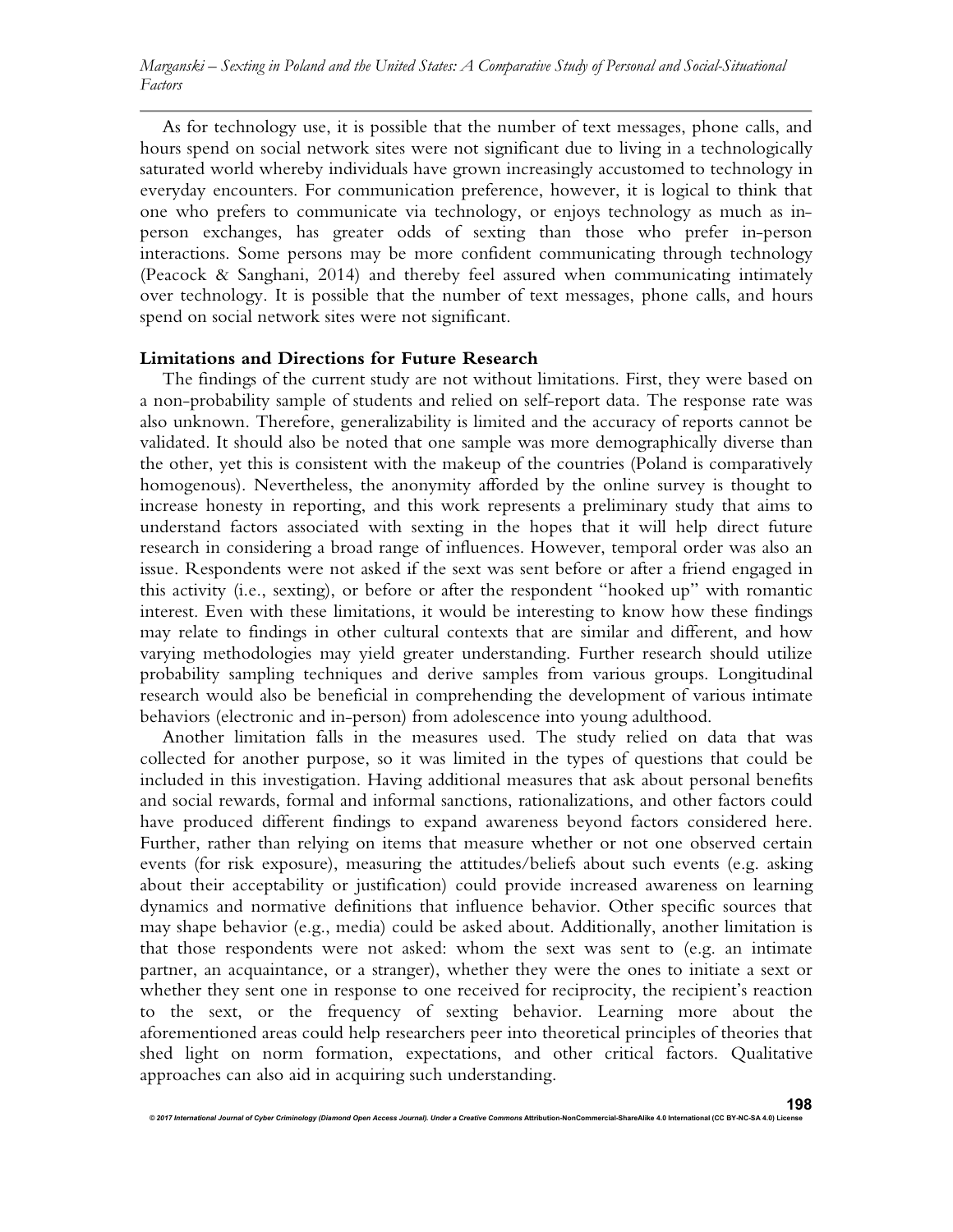

The study generates thought for future directions of sexting research. Social-situational factors such as the normalization of technologically driven sexual behavior and risk seem exposure appear to activate sexting more so than other factors. Accordingly, it is recommended that researchers fully test theoretical propositions of social learning theories while also considering competing frameworks like lifestyle-routine activities theory. By doing so, an integrated theory on the underlying forces/processes that shape such behavior may develop that better illuminates individual, group, and societal variation and affords a deeper understanding.

# **References**

- Akers, R. L. (1990). Rational choice, deterrence, and social learning theory in criminology: The path not taken. *J. Crim. L. & Criminology*, *81*, 653.
- Akers, R. L., Krohn, M. D., Lanza-Kaduce, L., & Radosevich, M. (1979). Social learning and deviant behavior: A specific test of a general theory. *American sociological review*, 636-655.
- Anderson, M. (2015*). Technology device ownership: 2015.* PewResearchCenter. Retrieved from http://www.pewinternet.org/2015/10/29/technology-device-ownership-2015.
- Bandura, A. (1977). *Social learning theory*. Englewood Cliffs, NJ: Prentice Hall.
- Baumgartner, S. E., Sumter, S. R., Peter, J., Valkenburg, P. M., & Livingstone, S. (2014). Does country context matter? Investigating the predictors of teen sexting across Europe. *Computers in Human Behavior*, *34*, 157-164.
- Baumgartner, S. E., Valkenburg, P. M., & Peter, J. (2010). Assessing causality in the relationship between adolescents' risky sexual online behavior and their perceptions of this behavior. *Journal of youth and adolescence*, *39*(10), 1226-1239.
- Benotsch, E. G., Snipes, D. J., Martin, A. M., & Bull, S. S. (2013). Sexting, substance use, and sexual risk behavior in young adults. *The Journal of Adolescent Health: Official Publication of the Society for Adolescent Medicine*, *52*(3), 307–313.
- Blumberg, S. J., & Luke, J. V. (2009). *Wireless substitution: Early release of estimates from the National Health Interview Survey, July–December 2009.* National Center for Disease Control and Prevention: National Center for Health Statistics. Retrieved from: http://www.cdc.gov/nchs/data/nhis/earlyrelease/wireless201005\_tables.htm#T1.
- Bonetti, L., Campbell, M. A., & Gilmore, L. (2010). The relationship of loneliness and social anxiety with children's and adolescents' online communication. *Cyberpsychology, behavior, and social networking*, *13*(3), 279-285.
- Brislin, R. W. (1983). Cross-cultural research in psychology. *Annual review of Psychology*, *34*(1), 363-400.
- Brown, J. D. (2002). Mass media influences on sexuality. *Journal of sex research*, *39*(1), 42- 45.
- Burgess, R. L., & Akers, R. L. (1966). A differential association-reinforcement theory of criminal behavior. *Social problems*, *14* (2), 128-147.
- Carroll, J. S., Padilla-Walker, L. M., Nelson, L. J., Olson, C. D., McNamara Barry, C., & Madsen, S. D. (2008). Generation XXX: Pornography acceptance and use among emerging adults. *Journal of adolescent research*, *23*(1), 6-30.

Centrum Badania Opinii Społecznej. (2013). Internauci 2013. Raport z badań [Internet users 2013. Research report]. Retrieved from http://www.cbos.pl/SPISKOM.POL/2013/K\_075\_13.PDF.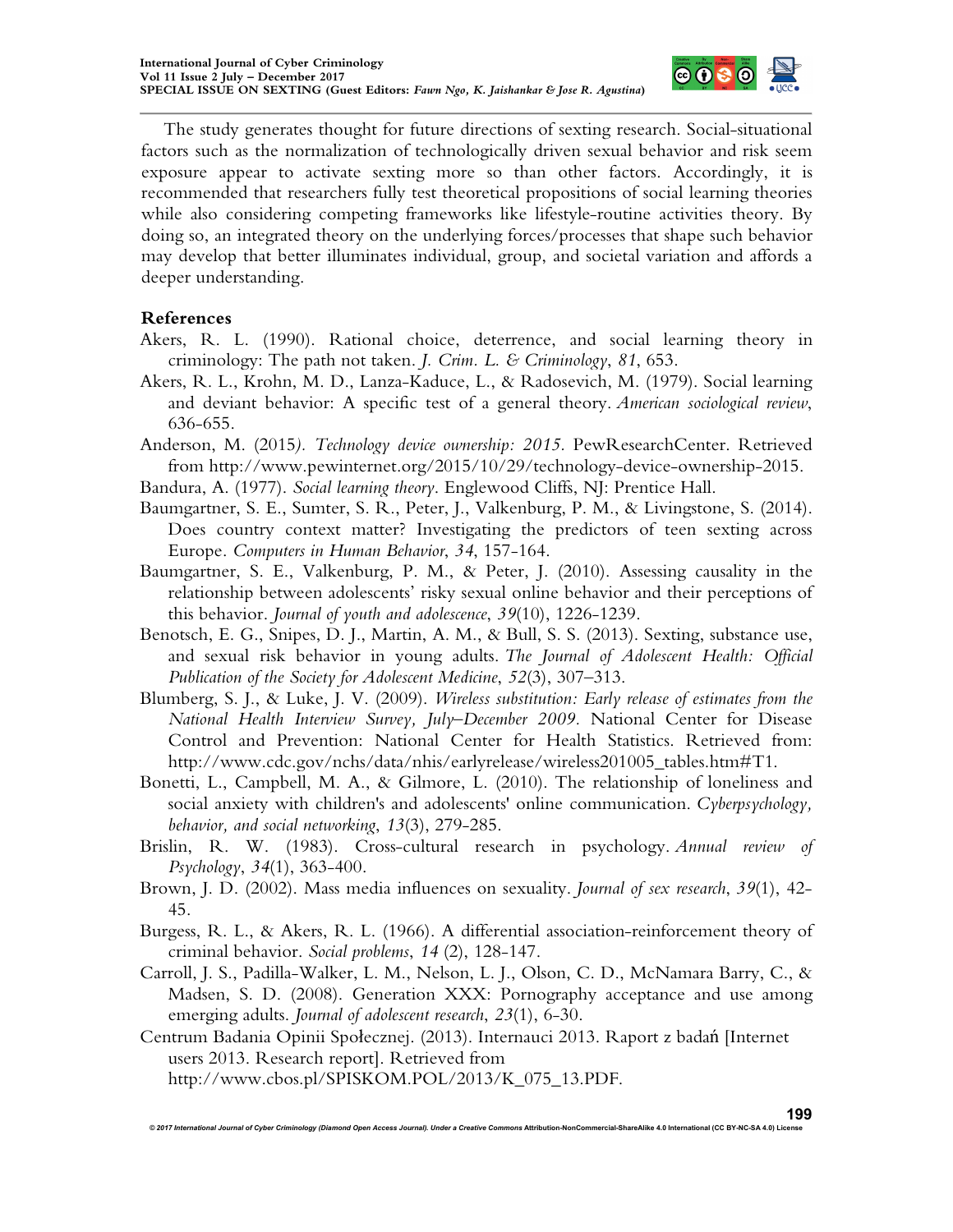*Marganski – Sexting in Poland and the United States: A Comparative Study of Personal and Social-Situational Factors*

- Cohen, L. E. (1981). Modeling crime trends: A criminal opportunity perspective. *Journal of Research in Crime and Delinquency*, *18*(1), 138-164.
- Cohen, L. E., & Felson, M. (1979). Social change and crime rate trends. *American Sociological Review, 44* (4), 588-608.
- Cooper, A. (1998). Sexuality and the Internet: Surfing into the new millennium. *CyberPsychology& Behavior*, *1*(2), 187-193.
- Englander, E. K., & Mccoy, M. (2015). Gender differences in pressured sexting. In M. F. Wright (2015), *A social-ecological approach to cyberbullying* (pp*.* 97-107). Hauppauge: Nova Publishing.
- Freund, R. & Wilson, W. (1998). *Regression analysis: Statistical modeling of a response variable.* San Diego, CA: Academic Press.
- Garcia, J. R., Reiber, C., Massey, S. G., & Merriwether, A. M. (2012). Sexual hookup culture: a review. *Review of General Psychology*, *16*(2), 161.
- Greenwood, S., Perrin, A., & Duggan, M. (2016). *Social media update 2016*. PewResearchCenter. Retrieved from http://www.pewinternet.org/2016/11/11/social-media-update-2016/#usage-anddemographics-of-social-media-platforms.
- Hinduja, S., & Patchin, J. W. (2011). *Sexting and gender.* Cyberbullying Research Center. Accessed from: http://cyberbullying.org/sexting-research-and-gender-differences.
- IT and telecommunications in Central and Eastern Europe (2012). *PMR: IT and telecommunications sector in Central and Eastern Europe.* Retrieved from:http://www.ceeitandtelecom.com/CEE\_ICT\_data.shtml.
- Izdebski, P., & Żbikowska, K. (2014). Sexting a new danger and threat among adolescents. In J. Chwaszcz & A. Palacz-Chrisidis (ed.), *Behavioral Addictions*, 29-39. Sikorskiego: Natanaleum Association Institute for Psychoprevention and Psychotherapy.
- Koletić, G. (2017). Longitudinal associations between the use of sexually explicit material and adolescents' attitudes and behaviors: A narrative review of studies. *Journal of Adolescence*, *57*, 119-133.
- Lenhart, A. (2009). *Teens and sexting.* Pew Research Center, Pew Internet & American Life Project, 1-26. Accessed from: http://www.pewinternet.org/files/oldmedia/Files/Reports/2009/PIP\_Teens\_and\_Sexting.pdf.
- Lenhart, A., & Duggan, M. (2014). *Couples, the Internet, & social media: How American couples use digital technology to manage life, logistics, and emotional intimacy within their relationships.* PewResearchCenter. Retrieved from:

http://www.pewinternet.org/2014/02/11/couples-the-internet-and-social-media.

- Manning, J. (2015). Adult sexting: Couple experiences and therapeutic possibilities. In *2015 American Public Health Association Annual Meeting & Expo (Oct. 31-Nov. 4, 2015)*. APHA.
- Marcum, C. D., Higgins, G. E., & Ricketts, M. L. (2014). Sexting behaviors among adolescents in rural North Carolina: A theoretical examination of low self-control and deviant peer association. *International Journal of Cyber Criminology*, *8*(2), 68.
- Marganski, A. (2013). The extent of virtual relationship violence & perspectives on punishment: Do gender or nationality matter? *Future Internet, 5* (3), 301-316.

*© 2017 International Journal of Cyber Criminology (Diamond Open Access Journal). Under a Creative Commons* **Attribution-NonCommercial-ShareAlike 4.0 International (CC BY-NC-SA 4.0) License**

**200**